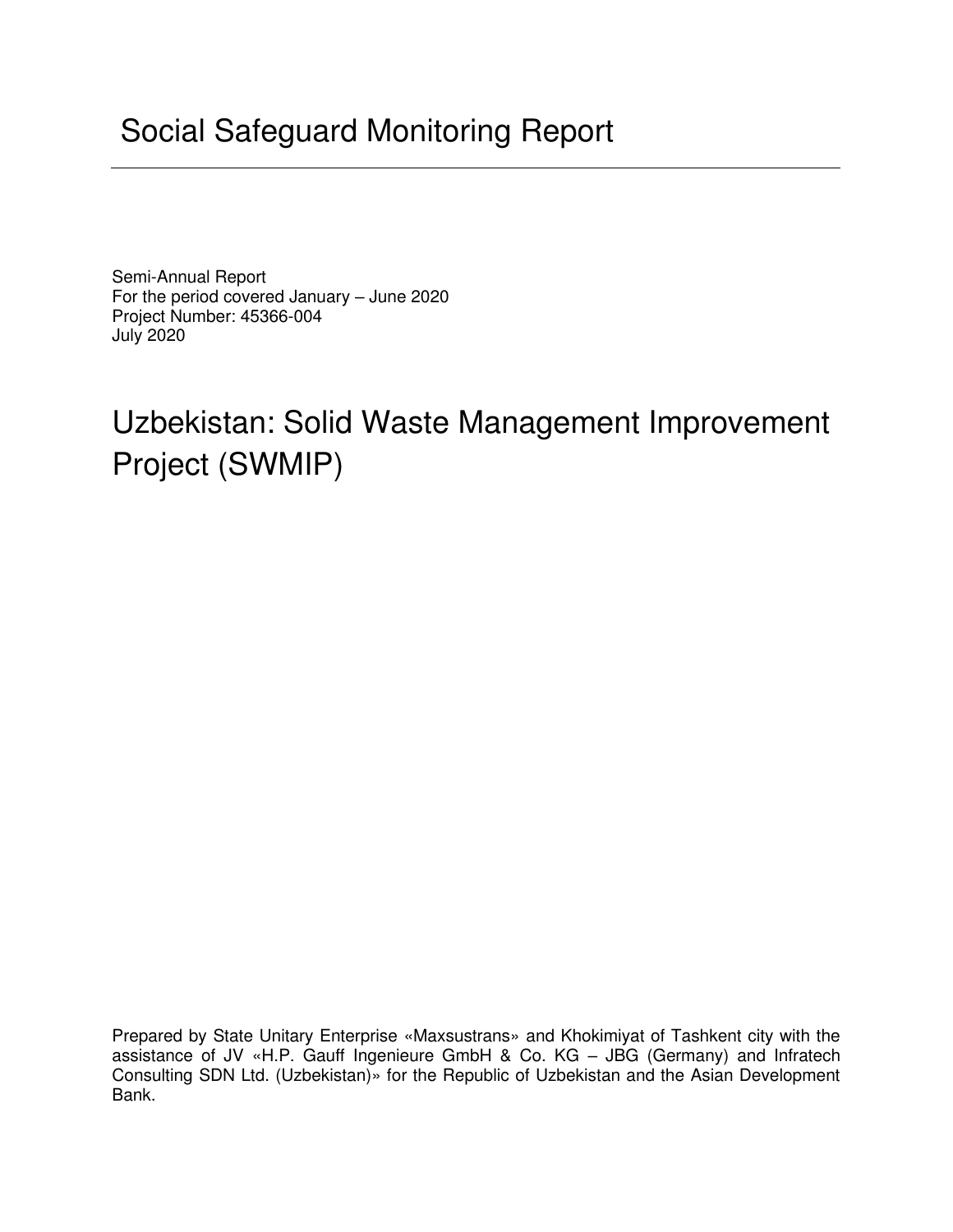<span id="page-1-0"></span>



#### **Abbreviations**

| <b>ADB</b>   |                          | Asian Development Bank                             |
|--------------|--------------------------|----------------------------------------------------|
| AH           |                          | Affected Household                                 |
| AP           |                          | <b>Affected Person</b>                             |
| CAP          |                          | <b>Correction Action Plan</b>                      |
| EA           |                          | <b>Executing Agency</b>                            |
| <b>GFP</b>   |                          | <b>Grievance Focal Point</b>                       |
| GOU          | $\overline{\phantom{a}}$ | Government of Uzbekistan                           |
| <b>GRM</b>   |                          | Grievance Redress Mechanism                        |
| Ha           |                          | Hectare                                            |
| IA           |                          | Implementing Agency                                |
| IR.          |                          | <b>Involuntary Resettlement</b>                    |
| <b>IWP</b>   |                          | <b>Informal Waste Picker</b>                       |
| <b>LARP</b>  |                          | Land Acquisition and Resettlement Plan             |
| <b>MOF</b>   | $\blacksquare$           | Ministry of Finance                                |
| <b>MSW</b>   |                          | <b>Municipal Solid Waste</b>                       |
| O&M          | $\overline{\phantom{a}}$ | Operation and Maintenance                          |
| PIU          |                          | <b>Project Implementation Unit</b>                 |
| <b>PPTA</b>  | $\blacksquare$           | <b>Project Preparatory Technical Assistance</b>    |
| <b>SLF</b>   | -                        | Sanitary Landfill                                  |
| <b>SSEMP</b> |                          | Social safeguard and Environmental Monitoring plan |
| <b>SWM</b>   |                          | Solid Waste Management                             |

#### **NOTE**

In this report, "\$" refers to United State dollars (USD) and UZS refers to Uzbekistan sum.

#### **CURRENCY EQUIVALENTS**

(as on the day of June 20, 2020)

Currency Unit - sum (UZS) UZS 1,000.00 = \$0.0985  $$1.00 = UZS 10151.90$ 

This social safeguard monitoring report is a document of the borrower. The views expressed herein do not necessarily represent those of ADB's Board of Directors, Management, or staff, and may be preliminary in nature.

In preparing any country program or strategy, financing any project, or by making any designation of or reference to a particular territory or geographic area in this document, the Asian Development Bank does not intend to make any judgments as to the legal or other status of any territory or area.

As per ADB Safeguard Policy Statement (2009) and the Operations Manual section on safeguard policy (OM F1), borrowers/clients are required to establish and maintain procedures to monitor the status of implementation of social safeguards management and ensure progress is made towards the desired outcomes.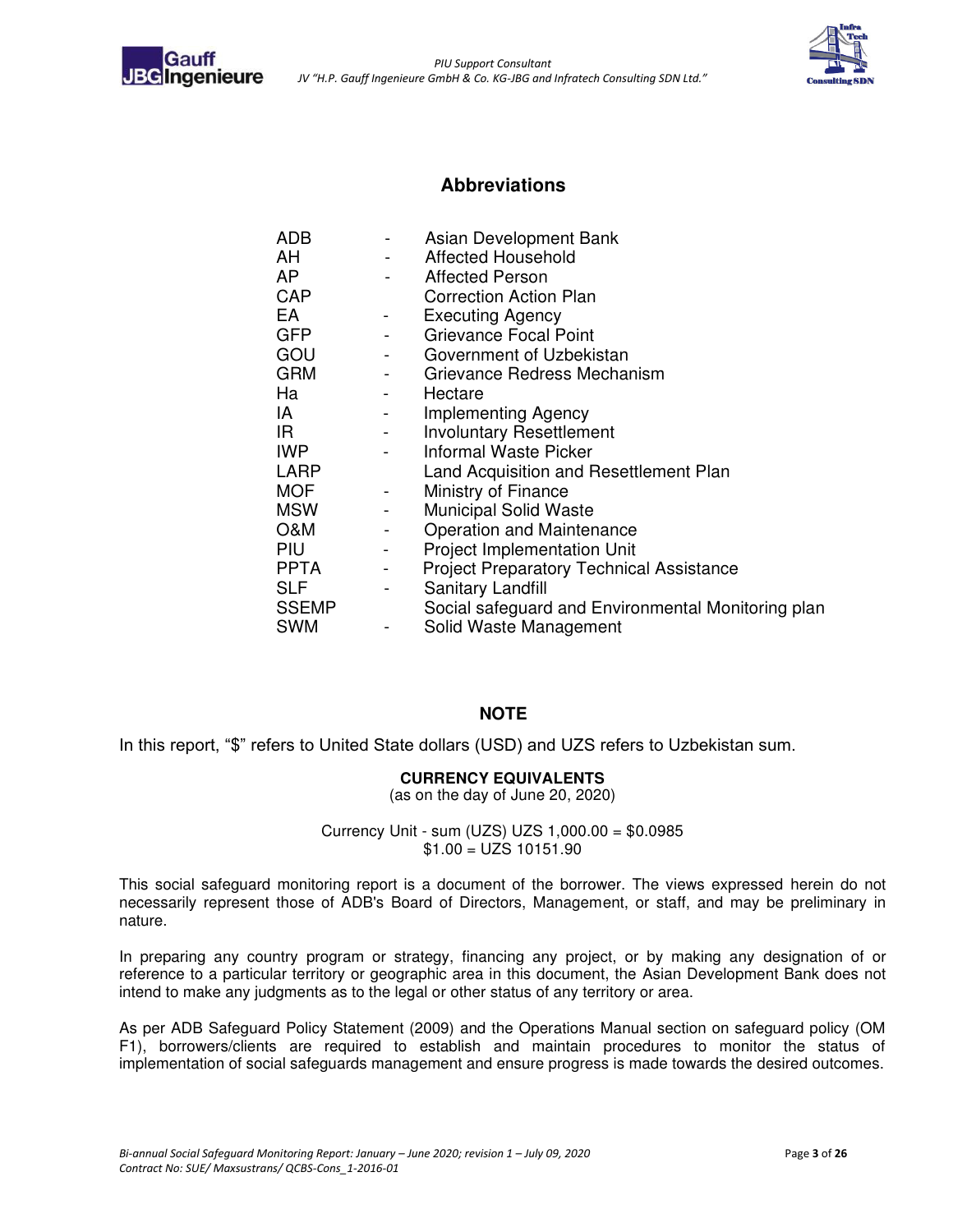



#### **Glossary**

- <span id="page-2-0"></span>**Compensation** Payment in cash or kind for an asset to be acquired or affected by a project at replacement cost.
- **Affected Persons**  Affected persons (APs) are those who experience full or partial, permanent or temporary physical displacement (relocation, loss of residential land, or loss of shelter) and economic displacement (loss of land, assets, access to assets, income sources, or means of livelihoods) resulting from (i) involuntary acquisition of land, or (ii) involuntary restrictions on land use or on access to legally designated parks and protected areas. APs could be of three types: (i) persons with formal legal rights to land lost in its entirety or in part; (ii) persons who lost the land they occupy in its entirety or in part who have no formal legal rights to such land, but who have claims to such lands that are recognized or recognizable under national laws; and (iii) persons who lost the land they occupy in its entirety or in part who have neither formal legal rights nor recognized or recognizable claims to such land.
- **Entitlement** The range of measures comprising cash or kind compensation, relocation cost, income rehabilitation assistance, transfer assistance, income substitution, and relocation which are due to /business restoration which are due to AH, depending on the type and degree nature of their losses, to restore their social and economic base. All entitlements will be given to all affected households as per the entitlement matrix.
- **Hokimiyat** Local government authority that interfaces between local communities and the government at the regional and national level. It has ultimate administrative and legal authority over local populations residing within its jurisdiction.
- **Land acquisition**  The process whereby a person is compelled by a public agency to alienate all or part of the land s/he owns or possesses, to the ownership and possession of that agency, for public purposes, in return for fair compensation.
- **Mahalla Is a local level community-based organization recognized official by** the GoU that serves as the interface between state and community and is responsible for facilitating a range of social support facilities and ensuring the internal social and cultural cohesiveness of its members. Mahalla leaders are elected by their local communities.
- **Meaningful Consultation**  A process that (i) begins early in the project preparation stage and is carried out on an ongoing basis throughout the project cycle; (ii) provides timely disclosure of relevant and adequate information that is understandable and readily accessible to affected people; (iii) is undertaken in an atmosphere free of intimidation or coercion; (iv) is gender inclusive and responsive, and tailored to the needs of disadvantaged and vulnerable groups; and (v) enables the incorporation of all relevant views of affected people and other stakeholders into decision making, such as project design, mitigation measures, the sharing of development benefits and opportunities, and implementation issues.
- **Illegal** HHs that are not registered their business, agriculture, residential and orchard and those who have no recognizable rights or claims to the land that they are occupying and includes people using private or state land without permission, permit or grant i.e. those people without legal lease to land and/or structures occupied or used by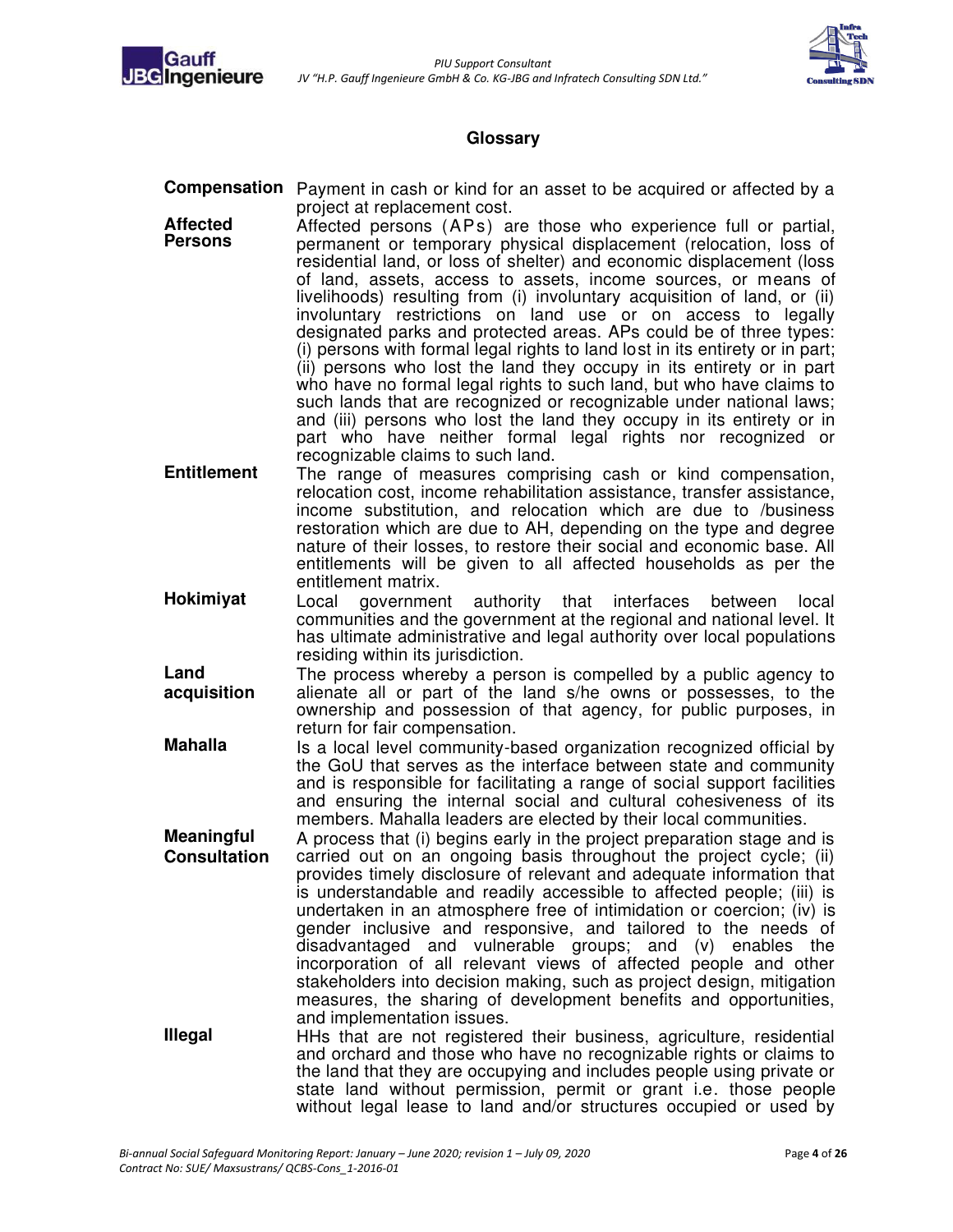



them. ADB's policy explicitly states that such people are entitled to compensation for their non-land assets.

- **Replacement cost** Replacement cost is the principle to be complied with in compensating for lost assets. Calculation of which should include: (i) fair market value; (ii) transaction costs; (iii) interest accrued, (iv) transitional and restoration costs; and (v) other applicable payments, if any. Where market conditions are absent or in a formative stage, APs and host populations will be consulted to obtain adequate information about recent land transactions, land value by types, land titles, land use, cropping patterns and crop production, availability of land in the project area and region, and other related information. Baseline data on housing, house types, and construction materials will also be collected. Qualified and experienced experts will undertake the valuation of acquired assets. In applying this method of valuation, depreciation of structures and assets should not be taken into account. **Significant impact**  200 people or more will experience major impacts, which are defined as; (i) being physically displaced from housing, or (ii) losing 10% or more of their productive assets (income generating).
- **Vulnerable Households**  Low-income households, female-headed households with fewer than 2 adult income- earners, the elderly headed with unemployed family members, and disabled.
- **Leaseholder** Legal entity (registered farm) running agricultural production with the use of land plots granted to him on a long-term lease. Lease term is limited up to fifty years but not less than for ten years. Leaseholder cannot sell buy, mortgage, sublease present, exchange the land.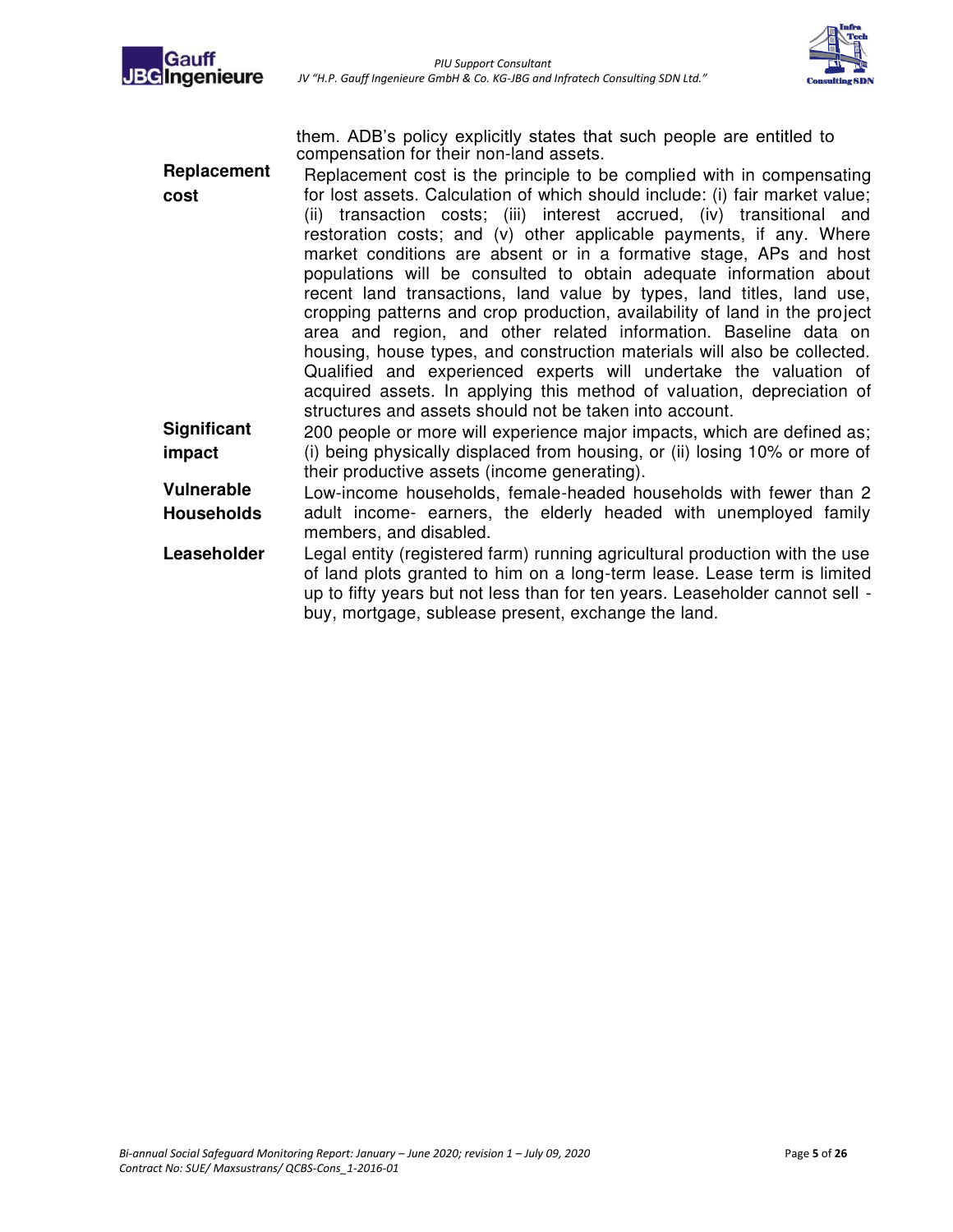

 *PIU Support Consultant JV "H.P. Gauff Ingenieure GmbH & Co. KG-JBG and Infratech Consulting SDN Ltd.*"



### **Table of contents**

| 1.    |  |
|-------|--|
| 2.    |  |
| 2.1   |  |
| 2.2   |  |
| 3.    |  |
| 3.1   |  |
| 3.2   |  |
| 3.3   |  |
| 3.4   |  |
| 4.    |  |
| 4.1.1 |  |
| 4.1.2 |  |
| 5.    |  |
| 6.    |  |
| 7.    |  |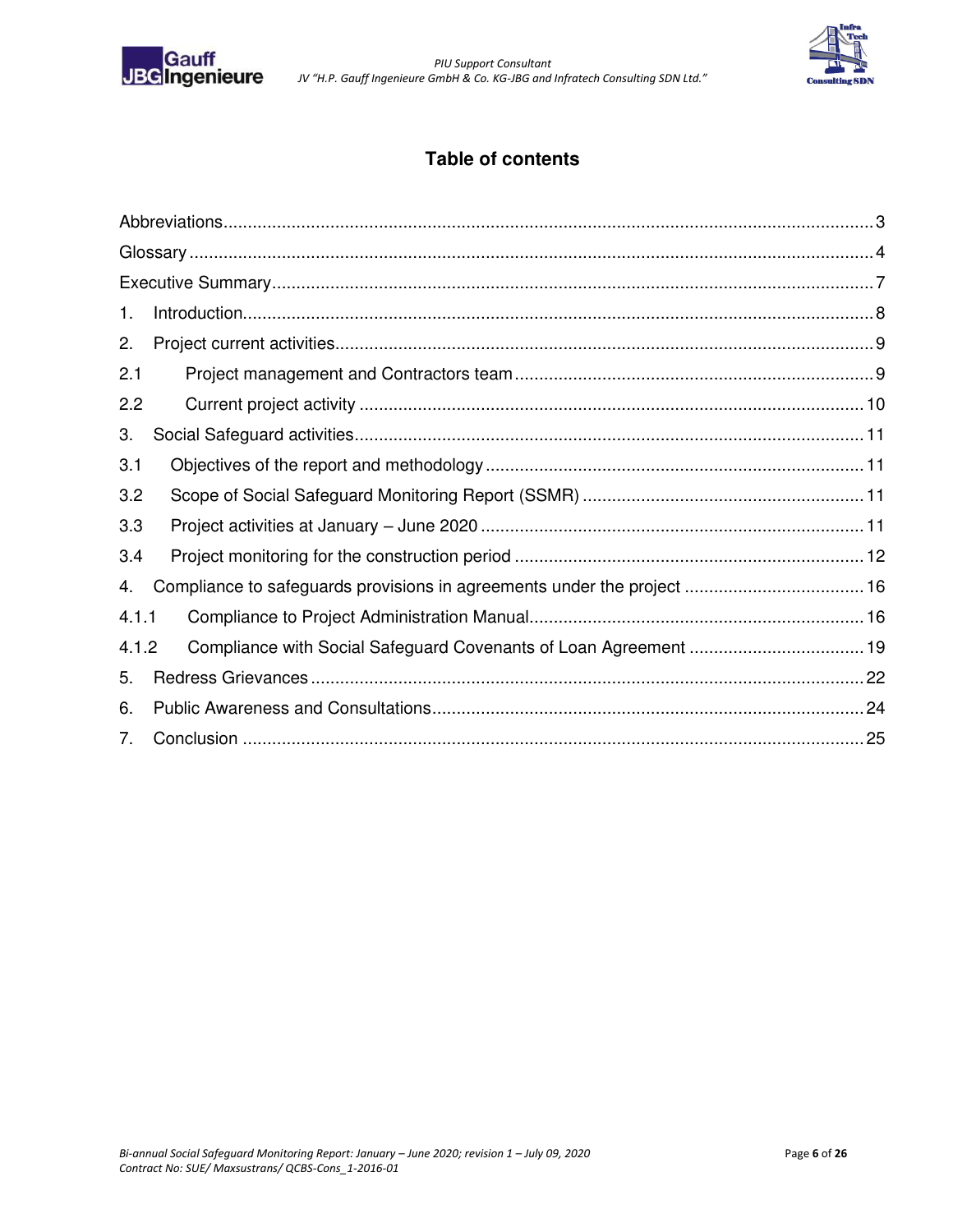Gauf **BGIngenieure** 



### **Executive Summary**

<span id="page-5-0"></span>i. The Government of Uzbekistan (GoU) has applied for a loan from the Asian Development Bank (ADB) for the development and improvement of Solid Waste Management (SWM) system of the capital city (Tashkent). The loan reference number is L3067-UZB: Solid Waste Management Improvement Project (SWMIP). The loan was signed between the Republic of Uzbekistan and Asian Development Bank (ADB) dated 27 February 2014 and Project Agreement dated 12 March 2014 signed between ADB, Tashkent City Municipality and the State Unitary Enterprise "MAXSUSTRANS".

ii. The project was prepared to impact an improved urban environment and quality of life for the residents of Tashkent. The project will develop a sanitary landfill that meets international standards, rehabilitate transfer stations, and modernize the waste collection and transfer fleet. It will build capacity in waste management and help formulate a national strategy on solid waste management.

iii. **Social safeguard monitoring** at this stage of project is carried out to report any other social concerns occurred during project implementation. Social safeguard monitoring is carried out in compliance with the ADB requirements. This  $6<sup>th</sup>$  Bi-annual Report on Social Safeguards Monitoring and Evaluation of the Solid Waste Management Improvement Project is prepared to serve the purpose for compliance with ADB's safeguards on social safeguard issues during implementation of the project. It covers the period of January – June 2020.

**Land acquisition and resettlement:** To assess the project impacts on land related to the construction of new landfill at the stage of preparation of Feasibility study within the project in 2012 the land acquisition and resettlement plan was designed. In compliance with the ADB requirements the LARP must be updated at the stage of detailed project design. The project category was specified as Category B. In 2019 the detailed design of the project was prepared and approved (October 2019). However, regular Social safeguard monitoring showed that the project does not involve the involuntary land acquisition and resettlement impacts. Due Diligence was conducted in 2019 and approved by ADB in October 2019. Due Diligence confirmed that there are no the involuntary land acquisition and resettlement impacts within the project. In compliance with the request of ADB Due Diligence was updated in April 2020 and included more detailed clarification on land acquisition and resettlement impacts. The updated Due Diligence report was submitted to ADB for consideration in May 2020.

**Gender:** Gender action plan is prepared and submitted to ADB through Bi-annual reports.

iv. **Redress grievances:** Grievance redress mechanism is designed for the project in LARP 2012. The complaint handling process is reported to ADB through bi-annual reports. The PIU safeguard consultant periodically reviews and records the efficiency and effectiveness of the GRM highlighting the project's ability to prevent and address grievances. No complaints are received during this monitoring period (January –June 2020).

v. **Public Awareness and Consultations:** Within the monitoring period – January – June 2020 no public consultations were planned. Consultant will conduct the public consultations with stakeholders and residents during the construction stage to discuss any problems which may appear within civil works.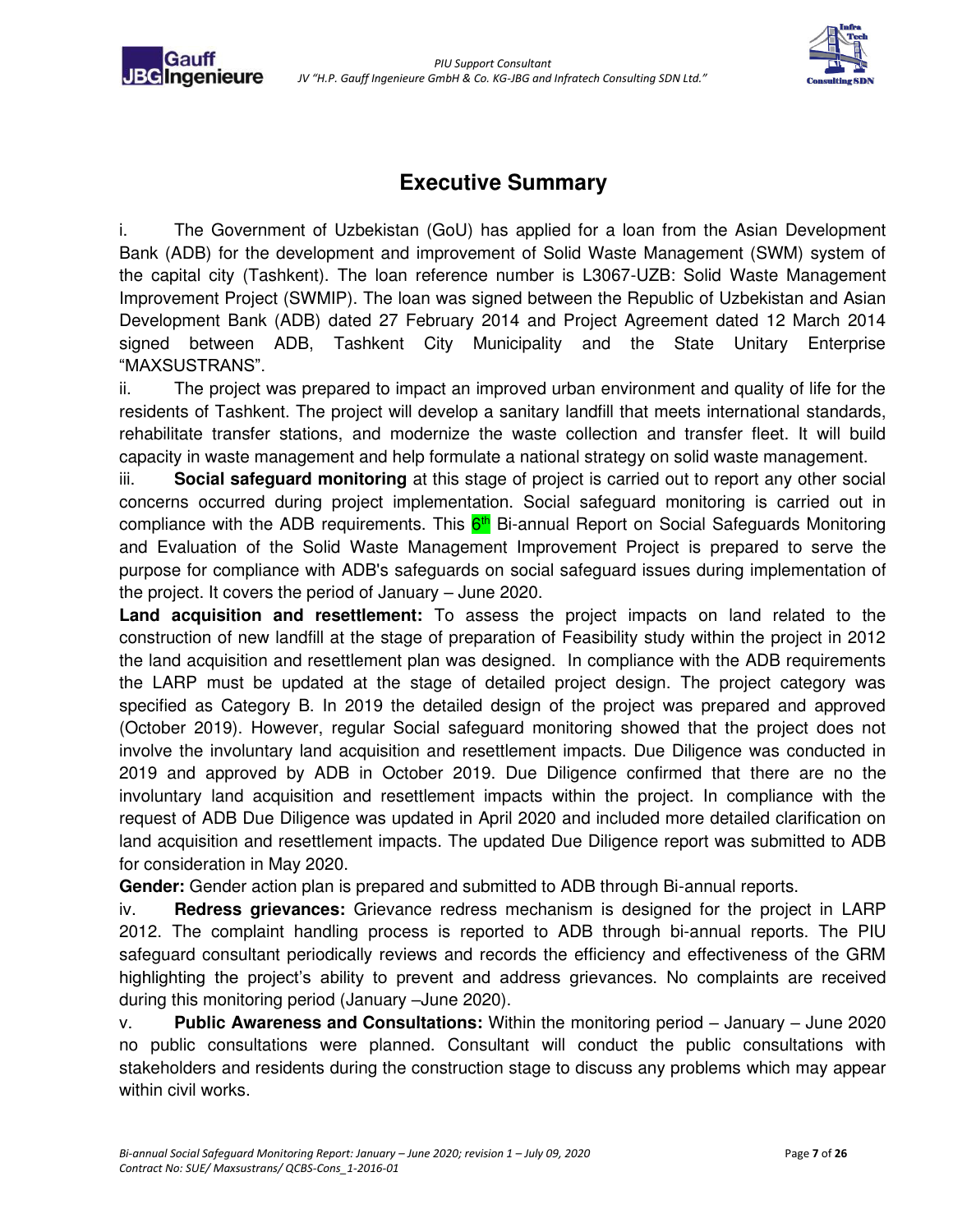Gaufi **JBG**Ingenieure



# **1. Introduction**

<span id="page-6-0"></span>1. This report is the 6<sup>th</sup> Bi-annual Report on Social Safeguard Monitoring under Solid Waste Management Improvement Project. The report is prepared to comply with social safeguard requirements of the Government of Uzbekistan and ADB as well as to fulfill the loan covenant as described in the loan agreement No.: 3067-UZB signed between Government and ADB.

2. The report describes the monitoring and evaluation of social safeguards activities for January – June 2020. The social safeguard monitoring report covers, in particular, the current status of social safeguard indicators of project at the preconstruction stage. The objective of this report is (i) review overall progress of the project implementation; (ii) identify any social issues and constraints that encountered in project implementation, (iii) development of social safeguard monitoring indicators for the construction stage (iv) recommend mitigation measures (if required any). The report describes the status of the social safeguard indicators of project during the period of monitoring.

3. To conduct the safeguard monitoring under the project, PIU Consultants (H.P. Gauff Ingenieure GmbH & Co. KG – JBG- (Germany) and GKW Consult GmbH (Germany) and ENG-INVEST Consulting Ltd (Uzbekistan) were selected through the tender, and the agreement was concluded with them in December of 2016.

4. The project is at the pre-construction stage. International Construction Contractor has not been hired yet. The construction period will be 18 months. The evaluation of the City Tender Commission of the contractor for the construction works is still in progress. City Tender Commission under Hokimiyat of Tashkent city did not approve the awarding of the contract for the civil works within first quarter of 2020. Consultant carried out the works on additional improvements of the evaluation report for tender in compliance with the comments of the City Tender Commission .It was planned to select the constructor for the civil works within second quarter of 2020. However, due to the limitations resulted by the quarantine measures of COVID 19, no activity on tender were carried out in the mentioned period. The planned start of the civil works is delayed for the third quarter of 2020.

5. The detailed design for the construction of new landfill was approved in October 2019. The contractor for detailed design of new landfill and closure the existing landfill according package C2 for Sanitary Landfill Design and Supervision Consultant – is China Urban Construction Design & Research Institute Co., Ltd."

6. Environmental Management & Social Safeguard monitoring is implemented during the whole period of project detailed design and civil works.

7. The social safeguard monitoring is carried out on **semiannual basis**. The main objective of safeguard monitoring is to provide assessment on social safeguard issues, and any other social concerns occurred during current stage of project implementation. Due Diligence carried out within the project and completed in October 2019 confirmed that the project will not require land acquisition and involuntary resettlement for the construction new landfill. The land plot is now considered as construction site.

8. From March until now the Government of the Republic of Uzbekistan took relevant measures against to COVID 19 pandemic. During this time, the social as well the economic and business life has been locked down.

9. All international Experts of this and other projects left the country and have not yet returned.

10. The Government initiated some steps to relief to a normal life since beginning of June.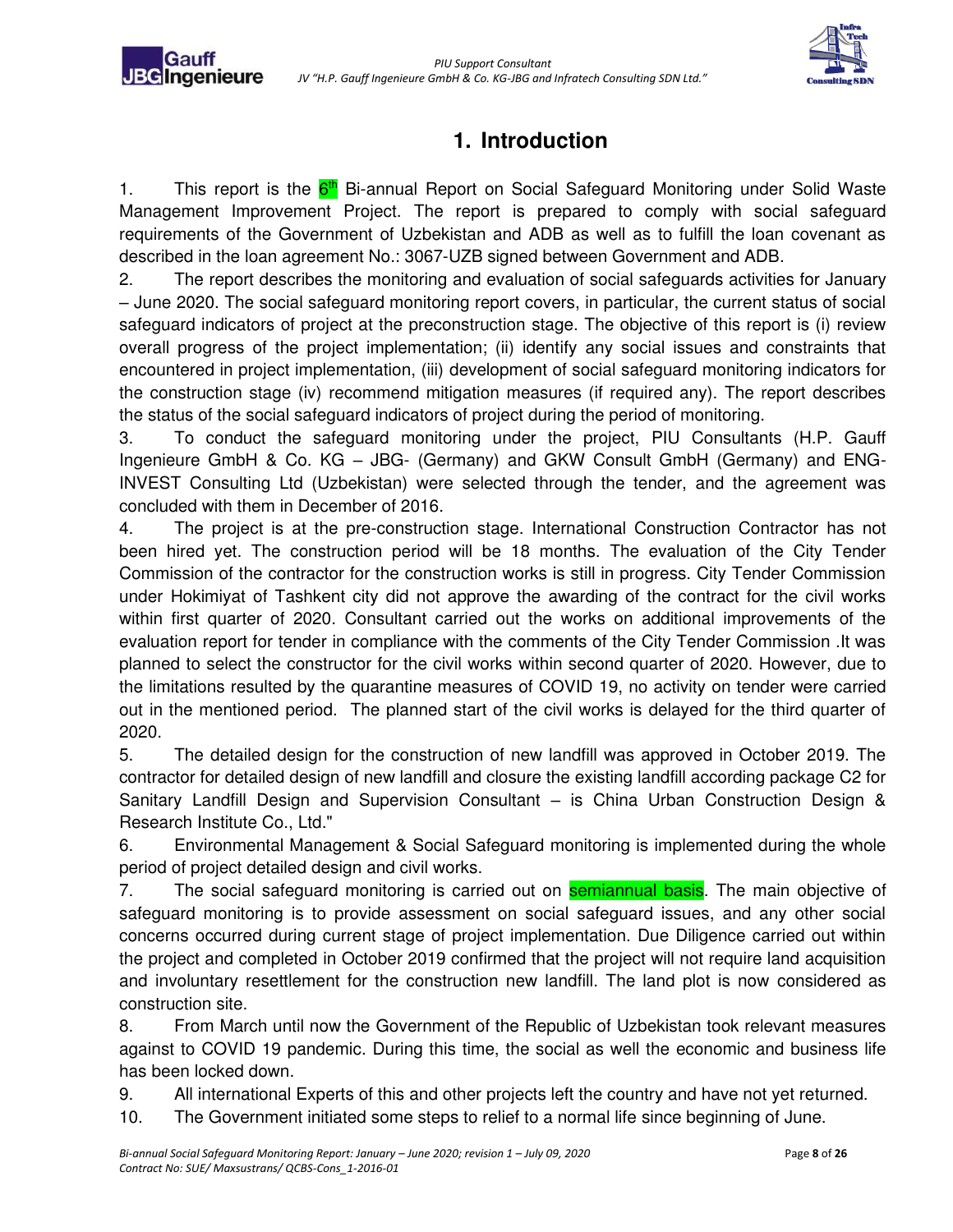

## **2. Project current activities**

#### <span id="page-7-0"></span>**2.1 Project management and Contractors team**

**BGIngenieure** 

<span id="page-7-1"></span>11. **Agencies involved in Investment Program Implementation:** The following agencies are involved in implementing the investment program:

- State Committee on Ecology and Environmental Protection (SCEEP<sup>1</sup>) and Tashkent Hokimiyat (Municipality) are the Executing Agencies (EA). Tashkent Hokimiyat responsible for management, coordination and execution of all activities funded under the loan and has overall responsibility for compliance with loan covenants. SCNP is responsible for implementation of output 3 of the project – preparation of National Municipal Solid Waste Strategy of city Tashkent.
- State Unitary Enterprise "Maxsustrans" (Maxsustrans) is the implementing agency (IA), which is responsible for administration, implementation (design, construction and operation) and all day-to-day activities under the loan. An Investment Program Implementation Unit (PIU) is established within Maxsustrans for Investment Program related functions. The PIU coordinates construction of subprojects, and ensures consistency of approach and performance.

12. **Project team:** Maxsustrans hired International Project Management and Supervision Consultant (PIU Consultants) - H.P. Gauff Ingenieure. The Company has a many-year-long work experience in the field of waste management. Under the Tender terms and conditions, the mentioned Company hired a national Social Safeguard Specialist (Ms. Maria Malinovskaya) and national Environmental expert (Mr. Sergey Karandayev), who are implementing social and environmental safeguards services.

13. The selection of a consultant began in December 2017. The contract was awarded on November 16, 2018. The main reasons for the delay are the following: 1) Changes in the legislation of the Republic of Uzbekistan on procurement procedures, including for IFC funds. 2) Process of institutional reforms among the government bodies and executive agencies initiated by the government in 2017; 3) Composition of Tender Commission of Tashkent Khokimiyat responsible for holding a large-scale tenders changes 3 times due to the amendments in order and regulations of tender commissions. This all delayed the process of evaluation, approval of the results of the evaluation and award of the contract.

14. Construction Supervision Company is responsible for preparing quarterly progress reports which cover the implementation of the Social safeguard measures that may occur during the implementation. All mitigation measures during construction will be implemented by the contractor and these will be monitored by the Supervision Consultant (SC).

15. Sanitary Landfill Design and Supervision Consultant "China Urban Construction Design & Research Institute Co., Ltd." has been hired on December 14, 2018. This consulting company carried out design works of closing old landfill and establishing of new sanitary landfill. During the construction work they will supervise all construction works related to Landfill establishment.

 $1$  According to the President Decree # 5024 as of 21.04.2017 the State Committee of Uzbekistan for Nature Protection was renamed into the State Committee of the Republic of Uzbekistan of Ecology and Environment Protection (SCEEP)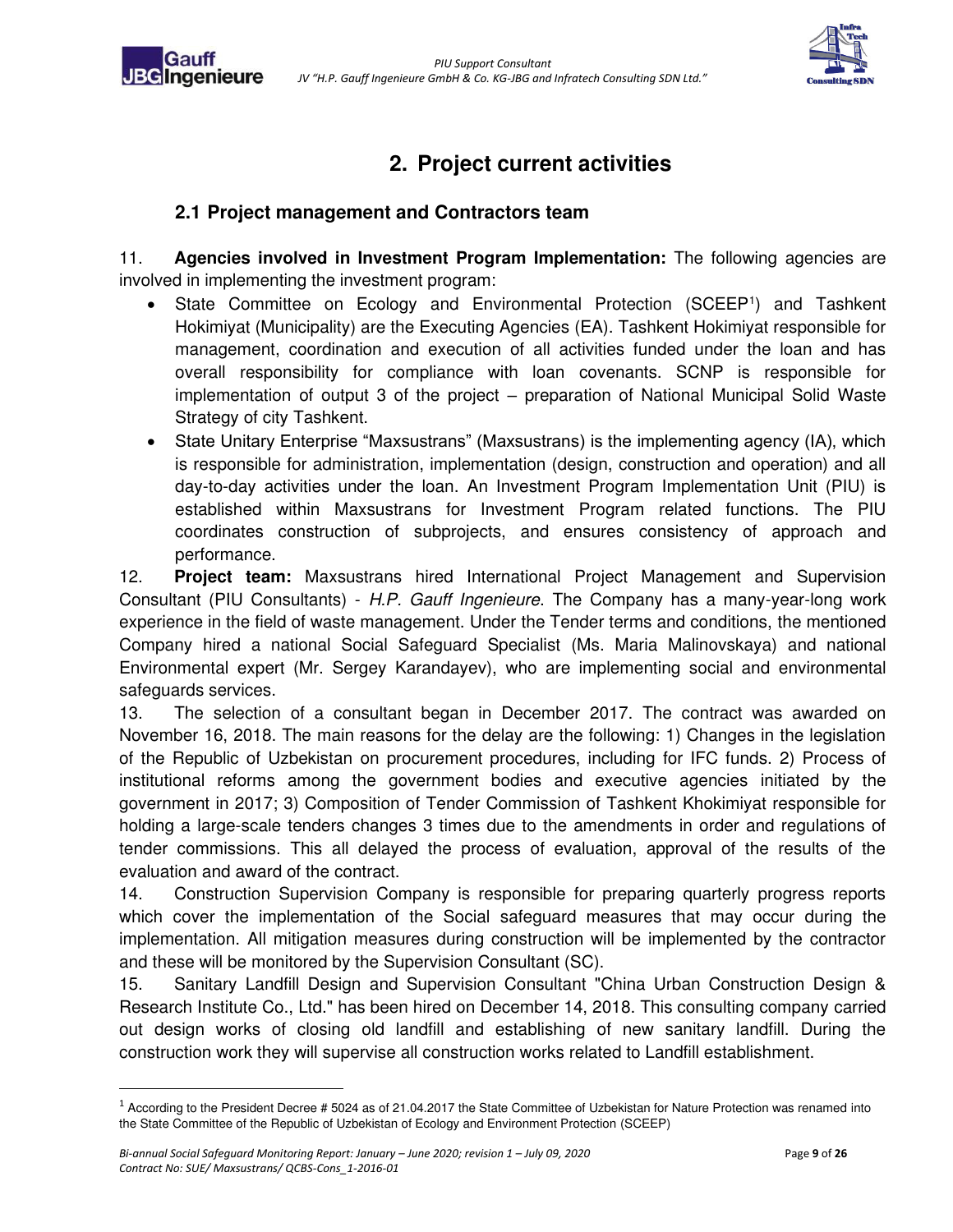

### **2.2 Current project activity**

**JBC**Ingenieure

<span id="page-8-0"></span>16. The official opening of the Bidding documents for G\_1 has been done on 26.11.2019. The Evaluation report (BER) has been submitted to the appraisal commission on 18.12.2019. The first ranked Bidder is still not decided by the City Tender Commission. This problem is still being worked on.

17. International Construction Contractor has not been hired yet. The evaluation of the appraisal commission of the contractor for the construction works is still under consideration. Due to the limitations resulted by the quarantine measures against COVID 19, no activity of tender commission were carried out within the second quarter of 2020. The tender for appraisal of the contractor for the construction works will be conducted once the quarantine measures are eased. The preliminary period for start of the civil works is postponed to the second half of 2020.

18. CW2 package - Reconstruction of 2 garbage transfer stations. On June 8, an international tender for the selection of a contractor was announced. The planned period for completing the tender is July 20, 2020. If the contract is awarded, the start of work is preliminary scheduled for September 2020.

19. CW4 package - Reconstruction of 2 garage facilities. In the second quarter of 2020, tender documentation and project documents are being revised based on ADB comments and technical specifications recently issued by public utilities (electro and water supply organizations). It is expected that the national tender will be announced on June 20-22, 2020 and will end on July 20, 2020.

20. In addition, during this first half of 2020, two contracts were concluded with the Swiss company THG Handelstechnik GmbH for the supply of special equipment for the needs of the Akhangaran new landfill. Expected period for delivery is November-December 2020.

21. Due to the order of quarantine measures against COVID 19 established by the government, the project activity in the period of second quarter of 2020 is reduced.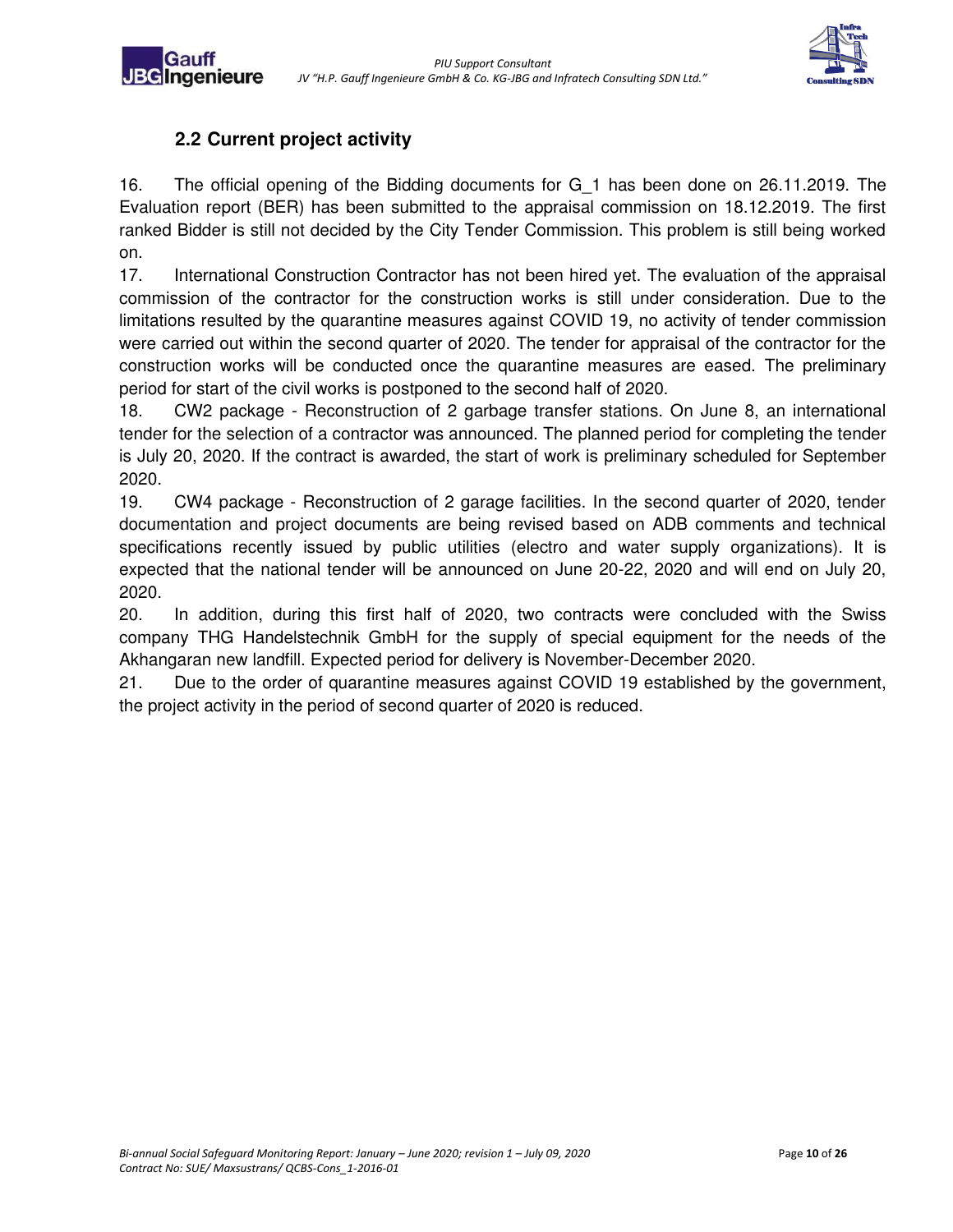

# **3. Social Safeguard activities**

### <span id="page-9-1"></span><span id="page-9-0"></span>**3.1 Objectives of the report and methodology**

22. The objectives of the Social safeguard monitoring report at the pre-construction stage are the following:

- review overall progress of the project implementation;
- identify any social issues and constraints that encountered in project implementation;
- development of social safeguard monitoring indicators for the construction stage;
- recommend mitigation measures (if required any).

23. Monitoring and evaluation is directed to confirm that the project implementation does not trigger ADB's Safeguard Policy Statement (2009)'s Safeguard Requirements.

### <span id="page-9-2"></span>**3.2 Scope of Social Safeguard Monitoring Report (SSMR)**

24. This social safeguard monitoring relates to the Akhangaran landfill. The SSMR has been prepared by Social safeguard consultant as bi-annual social safeguard monitoring to assess any social impacts that may occur within the preconstruction stage and period of construction of new landfill and any mitigation measures required respectively.

25. The SSMR includes development of monitoring indicators for the construction period to minimize any social impacts related to the construction site.

#### <span id="page-9-3"></span>**3.3 Project activities at January – June 2020**

26. Within the monitoring period the following activities were carried out: A tender was announced for the selection of an international construction contractor for the implementation of the project on the construction of new landfill and the closure of the existing landfill in accordance with the project design documentation at the end of 2019. The construction period will be 18 months. City Tender Commission under Hokimiyat of Tashkent city did not approve the awarding of the contract for the civil works until yet. The works on additional improvements of the evaluation report for tender is carried out in compliance with the comments of the City Tender Commission. Due to the limitations resulted by the quarantine measures against COVID 19, no activity of tender commission were carried out within the second quarter of 2020. The tender for appraisal of the contractor for the construction works will be conducted once the quarantine measures are eased. International Construction Contractor has not been hired yet. The planned start of the civil works isn't fixed and will be postponed to the second half of 2020.

27. In June 2020, the government of Uzbekistan adopted the resolution that the limitations resulted by the quarantine measures against COVID 19 in Uzbekistan are prolonged for August 1, 2020.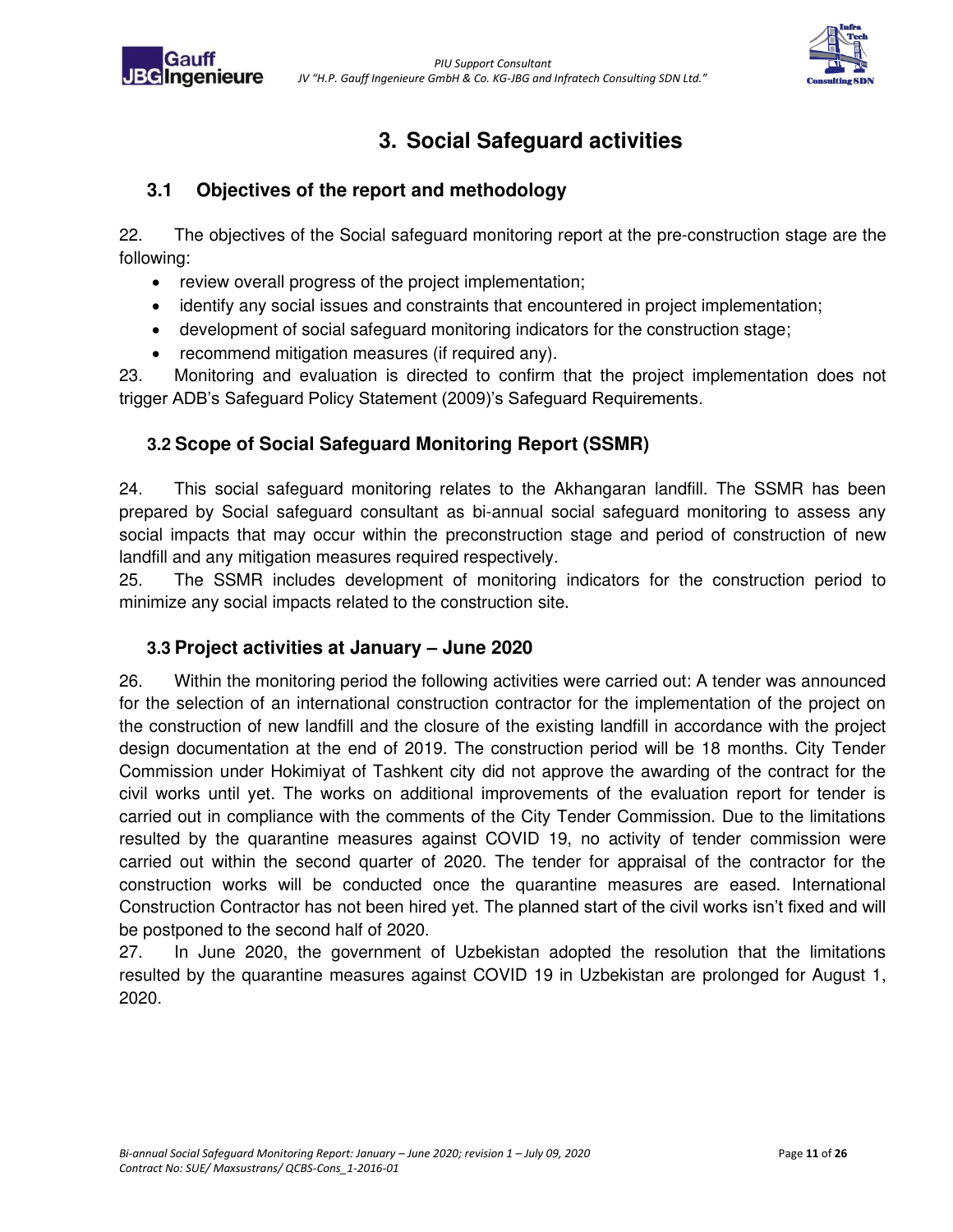#### **3.4 Project monitoring for the construction period**

28. The next monitoring step is the development of indicators for conducting social monitoring during the construction phase (civil works of the new sanitary landfill existing dumpsite closure) The requirements for social safety at the construction site are included into the ToR for the contractor. Contractor engaged in sanitary landfill construction works will consider implementation and monitoring of the following social and gender issues. In particular, Consultant will monitor, but not limited, by the following indicators:

#### **Table 1 Social safeguard monitoring indicators for construction stage of project implementation**

<span id="page-10-0"></span>

| <b>Stage</b>      | <b>Monitoring indicator</b>              | <b>Mitigation measures</b>                                                                                                                                                                                                                                                                                                                                                                                                                                                                                                                                                                                                                                                                                                                                     | <b>Responsible institutes</b>                                          |
|-------------------|------------------------------------------|----------------------------------------------------------------------------------------------------------------------------------------------------------------------------------------------------------------------------------------------------------------------------------------------------------------------------------------------------------------------------------------------------------------------------------------------------------------------------------------------------------------------------------------------------------------------------------------------------------------------------------------------------------------------------------------------------------------------------------------------------------------|------------------------------------------------------------------------|
| Community Impacts | Community health, safety<br>and security | of<br>implementation<br>Development<br>and<br>procedures for protecting public health and safety will<br>be provided;<br>Ensure safety for the population during the<br>movement of vehicles. Set the minimum vehicle speed<br>for the project site and nearby roads;<br>Establish fences and warning signs for the<br>residents in order to avoid accidents and harm to<br>human health;<br>Work on the construction site will not be carried<br>out during rest time and at night;<br>Sound absorbing installations<br>at<br>the<br>construction site should be installed to reduce noise /<br>vibration from the operation of the equipment.<br>Necessary measures to prevent the spread of<br>infectious diseases among the population should be<br>taken: | Contractor, PIU, CUCD and<br>Social safeguard consultant<br>to monitor |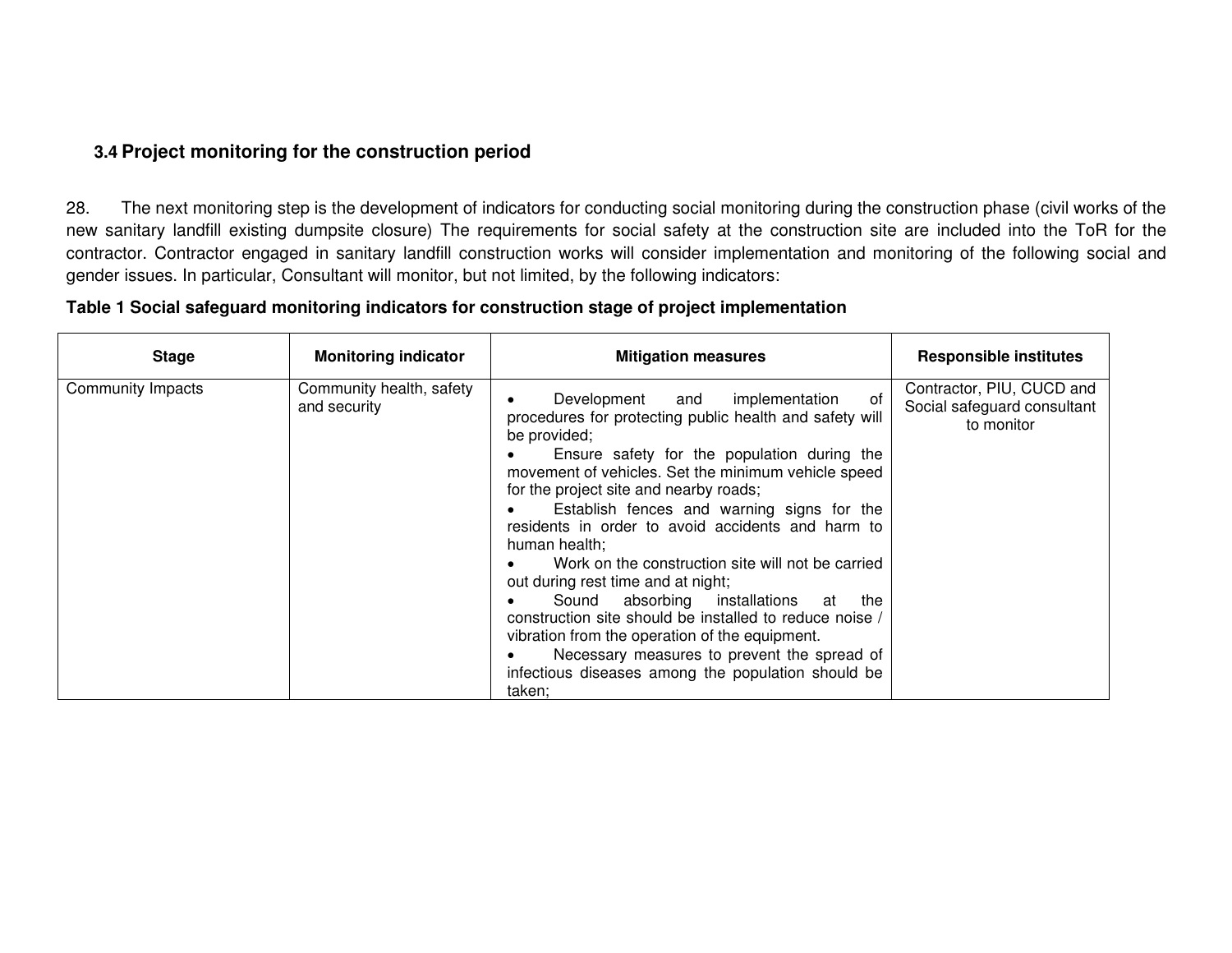

| Lands                                  | Land plots are allocated for the project from the<br>reserve fund of the khokimiyat. no additional land plots<br>will be required for the project construction;<br>All construction works should be carried out<br>within the allocated land;<br>Storage of building materials in the territory of<br>used agricultural land plots is not allowed;<br>Storage of building materials and their disposal<br>in places of location of irrigation canals for crops<br>irrigation is not allowed.                                                                                | Contractor, PIU, CUCD and<br>Social safeguard consultant<br>to monitor |
|----------------------------------------|-----------------------------------------------------------------------------------------------------------------------------------------------------------------------------------------------------------------------------------------------------------------------------------------------------------------------------------------------------------------------------------------------------------------------------------------------------------------------------------------------------------------------------------------------------------------------------|------------------------------------------------------------------------|
| agricultural<br>of<br>Losses<br>crops  | The entry and exit of vehicles and equipment at<br>the construction site should be under strict control.<br>Traffic on the construction site should be carried out<br>only within the existing roads. Entry of vehicles on the<br>area of used agricultural land is not allowed.<br>Properly regulation of the delivery and storage<br>of materials to the project site should be provided;<br>Regular monitoring to ensure that any impacts<br>on agricultural land and crops are minimized and<br>compensated in a timely manner (if necessary) should<br>be carried out. | Contractor, PIU, CUCD and<br>Social safeguard consultant<br>to monitor |
| Income losses                          | Regular monitoring will be carried out to assess<br>the impact of the project on the population. If the<br>monitoring reveals the impact on the incomes of the<br>population living / working near the construction site<br>caused by the project implementation, an impact<br>assessment will be carried out and measures will be<br>developed to address it.                                                                                                                                                                                                              | Contractor, PIU, CUCD and<br>Social safeguard consultant<br>to monitor |
| Local<br>economic<br>and<br>employment | Employment during the construction period as<br>much as possible of the local population in order to<br>increase employment and income.<br>Provision of job opportunities<br>for<br>local<br>residents, low income people and women.                                                                                                                                                                                                                                                                                                                                        | Contractor, PIU, CUCD and<br>Social safeguard consultant<br>to monitor |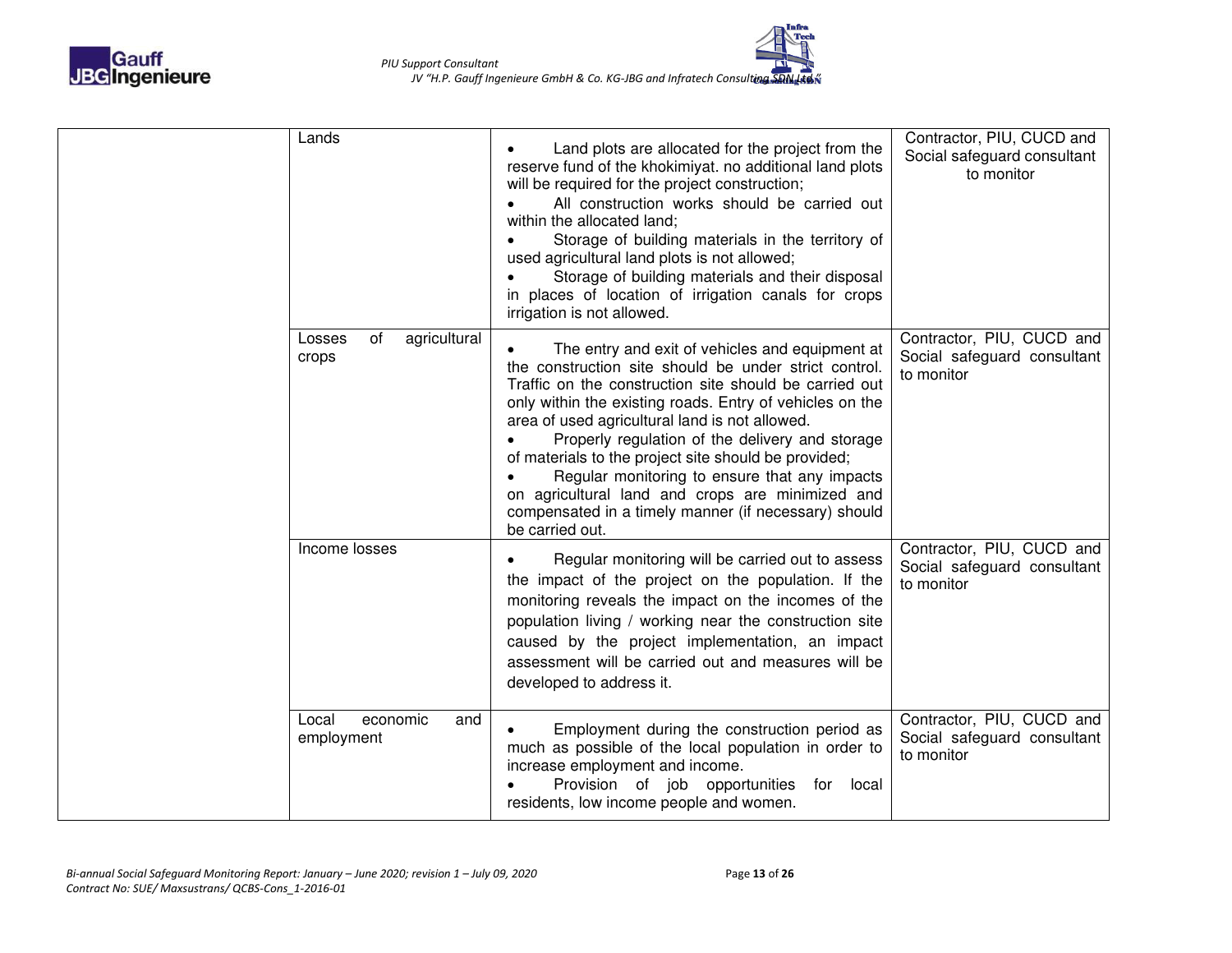

|                   | Existing<br>social<br>infrastructure and services | Construction site is located in the sanitary<br>protection zone and is removed from the social<br>infrastructure;<br>Transport machinery, equipment, transportation<br>and storage of building materials should not limit the<br>access of the population to roads, driveways, canals<br>and any other social facilities.                                                                                                                                                                                                                                                                                                                                                                                                                                                                                                                                                                                                                                                                                                                                      | Contractor, PIU, CUCD and<br>Social safeguard consultant<br>to monitor |
|-------------------|---------------------------------------------------|----------------------------------------------------------------------------------------------------------------------------------------------------------------------------------------------------------------------------------------------------------------------------------------------------------------------------------------------------------------------------------------------------------------------------------------------------------------------------------------------------------------------------------------------------------------------------------------------------------------------------------------------------------------------------------------------------------------------------------------------------------------------------------------------------------------------------------------------------------------------------------------------------------------------------------------------------------------------------------------------------------------------------------------------------------------|------------------------------------------------------------------------|
|                   | Public<br>meetings<br>and<br>consultations        | Inform the population and all interested persons<br>and organizations about the current situation of the<br>project.<br>Hold as necessary public meetings with the<br>population of communities nearby to the construction<br>site.                                                                                                                                                                                                                                                                                                                                                                                                                                                                                                                                                                                                                                                                                                                                                                                                                            | Contractor, PIU, CUCD and<br>Social safeguard consultant<br>to monitor |
| Construction site | Occupational health and<br>safety                 | Complying with ADB labor standards and<br>national labor laws;<br>Introduction and operation meetings should be<br>undertaken by all workers.<br>The entry and exit of vehicles and equipment at<br>the construction site should be under strict control.<br>Traffic on the construction site should be carried out<br>only within the existing roads. Speed limits will be<br>used for traffic safety.<br>HSE manuals and require placement of safety<br>signs and placards.<br>Safety for the population during the movement<br>of vehicles will be provided.<br>Fences and warning signs for the residents in<br>order to avoid accidents and harm to human health<br>will be established;<br>Work on the construction site will not be carried<br>out during rest time and at night;<br>Sound<br>absorbing<br>installations<br>at<br>the<br>construction site will be installed to reduce noise /<br>vibration from the operation of the equipment.<br>Only qualified workers will be hired. Strictly<br>impose and monitor use of PPE by workers. Regular | Contractor, PIU, CUCD and<br>Social safeguard consultant<br>to monitor |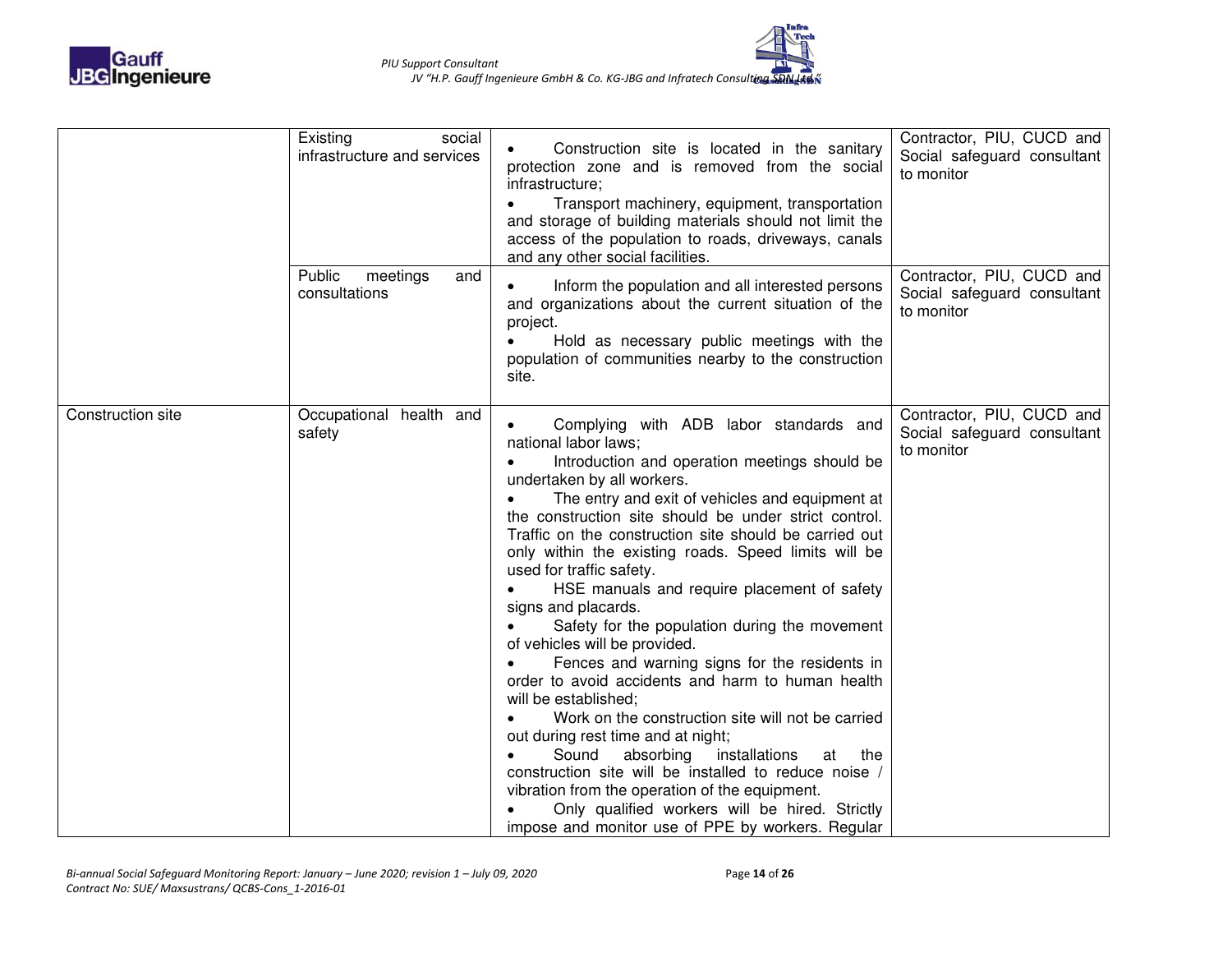

| inspections will be conducted.                         |  |
|--------------------------------------------------------|--|
| Equal working conditions for men and women             |  |
| should be provided;                                    |  |
| Properly regulation of the delivery and storage        |  |
| of materials to the project site should be provided;   |  |
| Awareness and training programs on safety              |  |
| and health issues will be conducted by the designated  |  |
| HSE Officer. Regular worksite safety trainings for all |  |
| workers. Proper records of trainings;                  |  |
| Provision of necessary hygiene facilities for all      |  |
| workers at the worksite, including appropriate and     |  |
| adequate facilities for women workers;                 |  |
| Conducting trainings on communicable                   |  |
| diseases ad HIV/ AIDS for all workers as well as       |  |
| nearby communities. Proper records of trainings;       |  |
| Registration of any complaints raised by local         |  |
| residents or workers at the worksite.                  |  |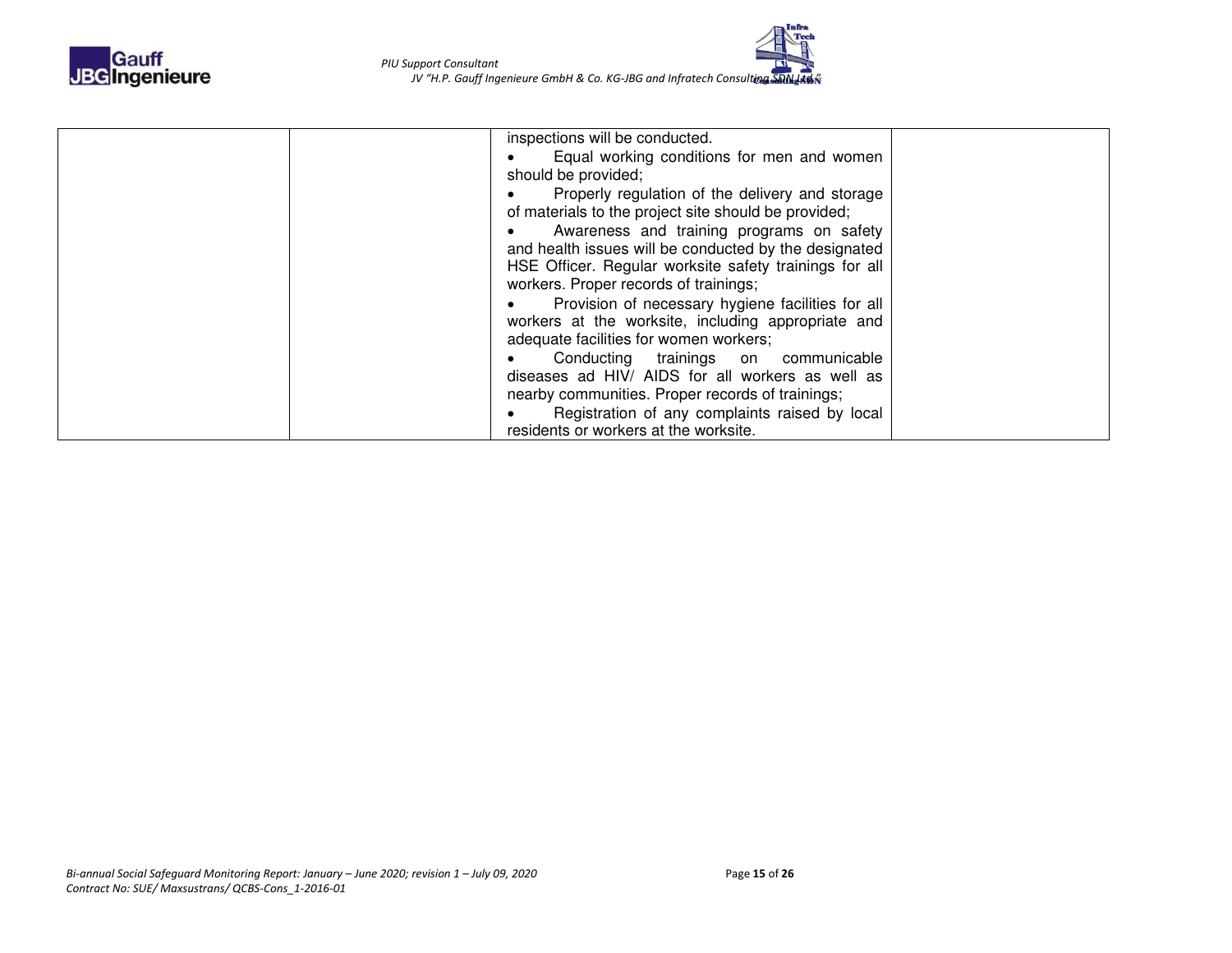### <span id="page-14-1"></span><span id="page-14-0"></span>**4. Compliance to safeguards provisions in agreements under the project**

#### **4.1.1 Compliance to Project Administration Manual**

29. The Project Administration Manual (PAM) describes the essential administrative and management requirements to implement the project on time, within budget, and in accordance with Government and Asian Development Bank (ADB) policies and procedures. The PAM is mandatory and serves as the main document describing implementation details. The status of implementing the safeguards requirements set out in PAM is provided in Table below.

# **Table 2 Compliance to PAM**

| <b>Details</b>                                                                                                                                                                                            | <b>Compliance</b><br><b>Status</b> | <b>Remarks</b>                                                                                                                                                                                                                                                                                                                                                                                                                                                                                                                                                                                                                         |  |
|-----------------------------------------------------------------------------------------------------------------------------------------------------------------------------------------------------------|------------------------------------|----------------------------------------------------------------------------------------------------------------------------------------------------------------------------------------------------------------------------------------------------------------------------------------------------------------------------------------------------------------------------------------------------------------------------------------------------------------------------------------------------------------------------------------------------------------------------------------------------------------------------------------|--|
| Section VII - Safeguards b)<br><b>Social</b><br>Involuntary<br>$\overline{\phantom{0}}$<br>resettlement.                                                                                                  | Completed                          | Monitoring<br>social<br>of<br>safeguards<br>is<br>implemented<br>semiannually<br>(Bi-annual<br>reports).                                                                                                                                                                                                                                                                                                                                                                                                                                                                                                                               |  |
| Municipality and Maxsustrans<br>ensure that LARP would be<br>implemented and monitored to<br>ensure that no affected people<br>would suffer by unattended<br>impacts associated with land<br>acquisition. | Completed                          | IA ensures that no affected people would<br>suffer by unattended impacts associated with<br>land acquisition.<br>LARP 2012 was prepared in compliance with<br>the designed Feasibility study of the project.<br>Due diligence for LAR issues completed in<br>October 2019. The due diligence was<br>updated in compliance with the<br>ADB<br>requirement. In May 2020 the more detailed<br>clarification<br>acquisition<br>on<br>land<br>and<br>resettlement is included into the report. Due<br>diligence assessment confirmed that there<br>are no LAR related issues at the project site.<br>Monitoring of LAR issues is completed. |  |
| Municipality and Maxsustrans<br>ensure that:<br>(i) The PIU recruit a social<br>development<br>specialist<br>to<br>implement the LARP<br>and<br>address other social concerns<br>of the project, if any.  | Completed                          | In 2017 PIU recruited a social development<br>specialist to monitor the LARP and other<br>social concerns of the project.<br>Consultant carries out monitoring of LARP<br>and submits the results of monitoring in Bi-<br>annual reports.<br>Next stages of monitoring will cover any<br>social concern which may occur during the<br>project implementation (if any).                                                                                                                                                                                                                                                                 |  |
| <b>LARP</b><br><b>The</b><br>(ii)<br>would<br>be<br>updated upon completion. The<br>report should at least indicate<br>any change to land acquisition                                                     | Completed                          | No civil works are started under the project.<br>The preliminary planned period for start of<br>construction work is the second half of 2020.<br>Detailed design is approved in October 2019.                                                                                                                                                                                                                                                                                                                                                                                                                                          |  |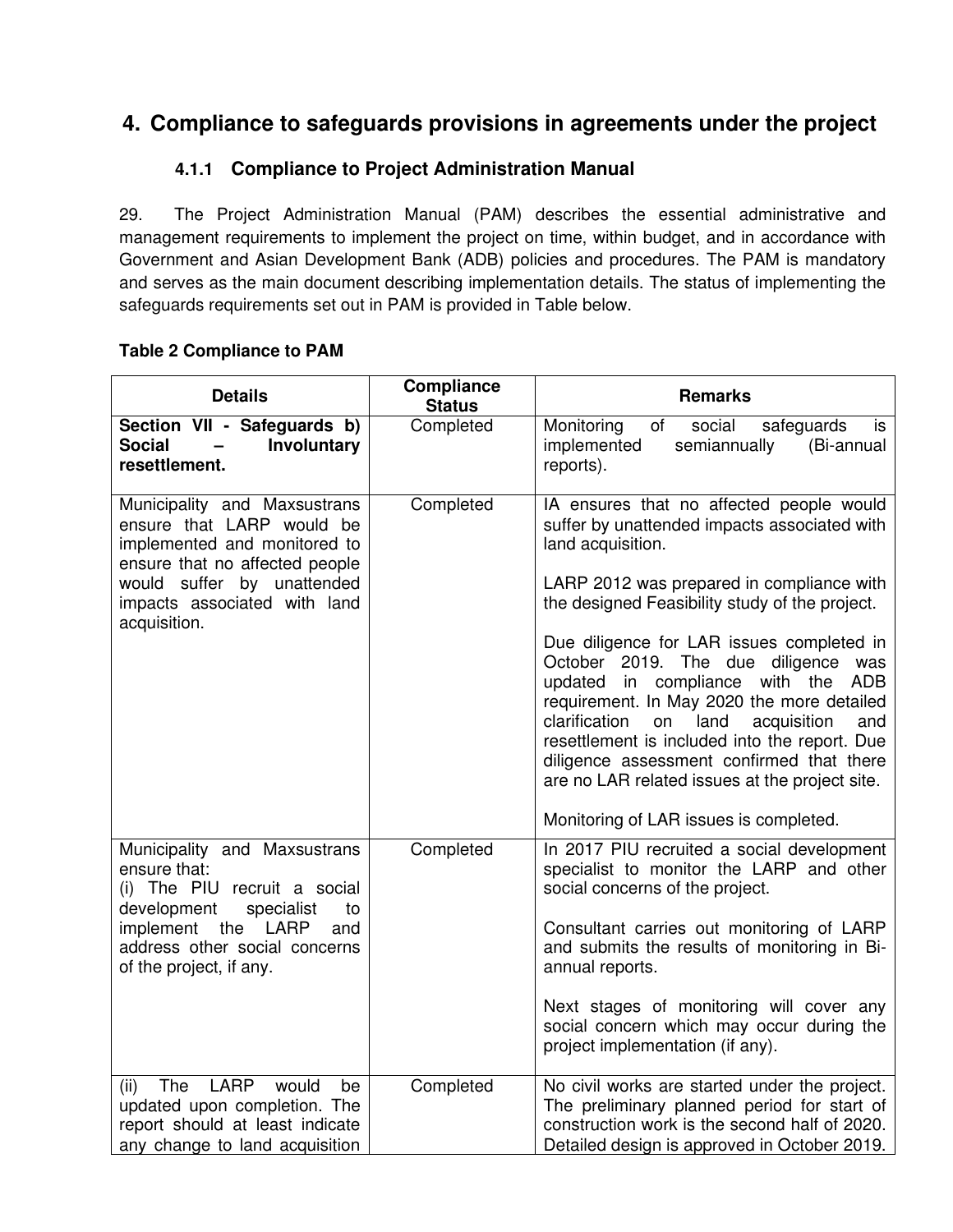



| from the detailed designed,<br>change to affected people, or<br>change to budget for LARP<br>implementation. The updated<br>LARP must be submitted to<br>ADB for concurrence prior to<br>implementation.                                          |           | Project requires allocated<br>30<br>ha<br>for t<br>construction of new landfill and additionally<br>1.2 ha allocated for the construction of<br>access road. Lands for the project are<br>allocated from the state reserve fund <sup>2</sup> .<br>Hence, no LARP is required.<br>In compliance with the ADB requirements<br>Due diligence is carried out. Assessment<br>within Due diligence showed that project<br>not involve the involuntary<br>does<br>land<br>acquisition and resettlement impacts. |
|---------------------------------------------------------------------------------------------------------------------------------------------------------------------------------------------------------------------------------------------------|-----------|----------------------------------------------------------------------------------------------------------------------------------------------------------------------------------------------------------------------------------------------------------------------------------------------------------------------------------------------------------------------------------------------------------------------------------------------------------------------------------------------------------|
| LARP<br>The<br>would<br>(iv)<br>be<br>disclosed to affected people.                                                                                                                                                                               | Completed | LARP 2012 was disclosed on ADB and<br>Maxsustrans websites. The link to JMRC site<br>is<br>https://www.adb.org/projects/45366-<br>$004/main$ .<br>Due Diligence was completed in October<br>2019 and will be disclosed at ADB and<br>Maxsustrans websites. The link on the<br>disclosed report at ADB site is the following:                                                                                                                                                                             |
|                                                                                                                                                                                                                                                   |           | https://www.adb.org/projects/documents/uzb-<br>45366-004-smr.<br>with<br>detailed<br>Due<br><b>Diligence</b><br>more<br>clarifications on LAR issues was prepared in<br>April 2020 and submitted to ADB for<br>consideration and approval in May 2020.                                                                                                                                                                                                                                                   |
| (vi) The awarding of civil works<br>any contract would be done<br>after<br>affected people<br>only<br>(including<br>other parties<br>to t<br>receive<br>compensation<br>for<br>developing<br>new<br>agricultural<br>land) receive full payment of | On-going. | All safeguard issues are completed prior the<br>commencement<br>of<br>construction<br>and<br>procurement tenders (Due Diligence report,<br>disclosed in October 2019).<br>There are no affected people.                                                                                                                                                                                                                                                                                                  |
| compensation, and report on<br>full payment of compensation is<br>submitted<br>ADB.<br>to<br>The<br>the<br>advance<br>payment<br>to<br>contractor only can be released<br>by ADB after the report on full<br>payment is received.                 |           | All LAR issues within the project<br>are<br>completed.<br>The contractor for civil works is under<br>assessment of City Tender Commission. The<br>period of construction is 18 months.                                                                                                                                                                                                                                                                                                                   |

<sup>&</sup>lt;sup>2</sup> Decrees of hokimiyat on land allocation were given in previous Bi annual Social safeguard monitoring reports and Due diligence report, October 2019.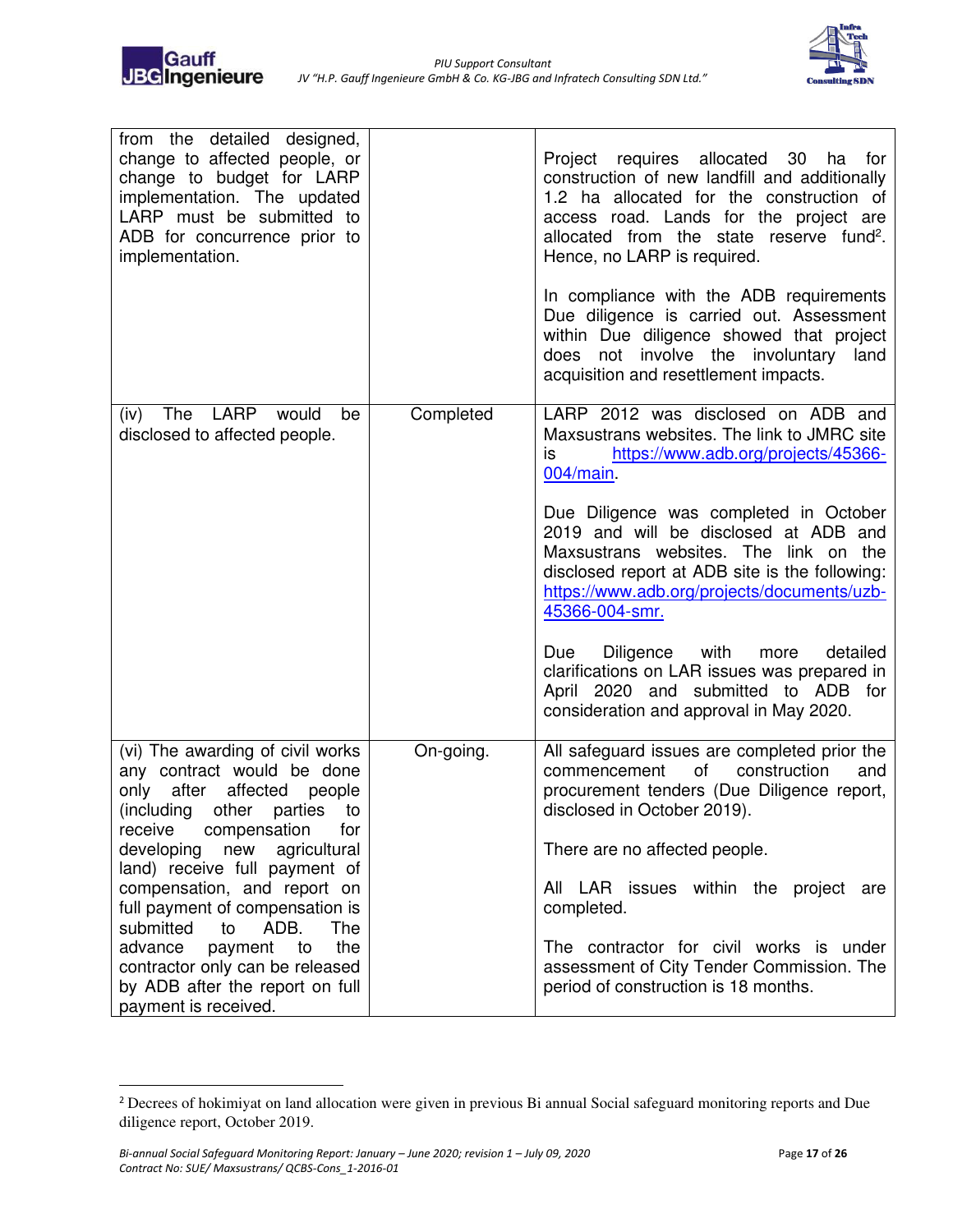

| (vii) Report on monitoring the<br>implementation of LARP will be<br>submitted<br>to ADB<br>on<br>a<br>basis<br>until<br>the<br>quarterly<br>payment of compensation to<br>affected parties are fully paid.                                                                                                                                                                                                                                                                                                                                                  | Completed       | All LAR issues within the project are<br>completed.<br>Social safeguard monitoring reports will<br>cover any social concerns which may occur<br>within the construction stage of project<br>implementation.                                                                                                                                                      |
|-------------------------------------------------------------------------------------------------------------------------------------------------------------------------------------------------------------------------------------------------------------------------------------------------------------------------------------------------------------------------------------------------------------------------------------------------------------------------------------------------------------------------------------------------------------|-----------------|------------------------------------------------------------------------------------------------------------------------------------------------------------------------------------------------------------------------------------------------------------------------------------------------------------------------------------------------------------------|
| (viii) The Social development<br>specialist of PIU will develop<br>the implementation plan in<br>close consultation with local<br>livelihood<br>for<br>government<br>improvement<br>to<br>program<br>address<br>impacts to<br>waste<br>pickers and waste collection<br>points due to closure of existing<br>dumpsite.                                                                                                                                                                                                                                       | On-going        | Informal waste pickers:<br>No informal / unofficial waste pickers work at<br>the existing landfill who may be affected.<br>Waste collection points (waste paper,<br>plastic, polyethylene and other): At this<br>stage of project implementation there are no<br>impacts on waste collection points.                                                             |
| Section IX - Performance<br><b>Monitoring,</b><br>Evaluation,<br>Reporting<br>and<br>Communication<br><b>B.</b><br><b>Monitoring.</b><br><b>Safeguards</b><br>monitoring - Resettlement:<br>acquisition completion<br>Land<br>report would be submitted to<br>before award<br>ADB.<br>of civil<br>works contracts which involves<br>acquisition<br>land<br>and<br>resettlement concerns. Monitor<br>the progress on implementation<br>and performance in regards to<br>the safeguards requirements<br>would be carried out before the<br>civil works start. | Completed.      | diligence carried<br>within<br>Due<br>out<br>the<br>assessment the LAR issues at the stage of<br>detailed design confirmed that there are no<br>involuntary land acquisition and resettlement<br>under the project. DDR approved by ADB<br>and disclosed in October 2019.<br>No safeguard requirements are need to be<br>completed before the civil works start. |
| Section IX -<br>Performance<br>Monitoring,<br>Evaluation,<br>Reporting<br>and<br>Communication<br>В.<br>Monitoring.<br><b>Disclosure</b><br>оf<br><b>Monitoring Reports</b><br>All the reports prepared within<br>the project must be disclosed at<br>ADB' website and website of<br>PIU or Maxsustrans.                                                                                                                                                                                                                                                    | Being complied. | annual social safeguard monitoring<br>Bi<br>reports will disclosed on ADB and PIU and/<br>or Maxsustrans websites.<br>The link to project documents site will be<br>given in the reports and public materials.                                                                                                                                                   |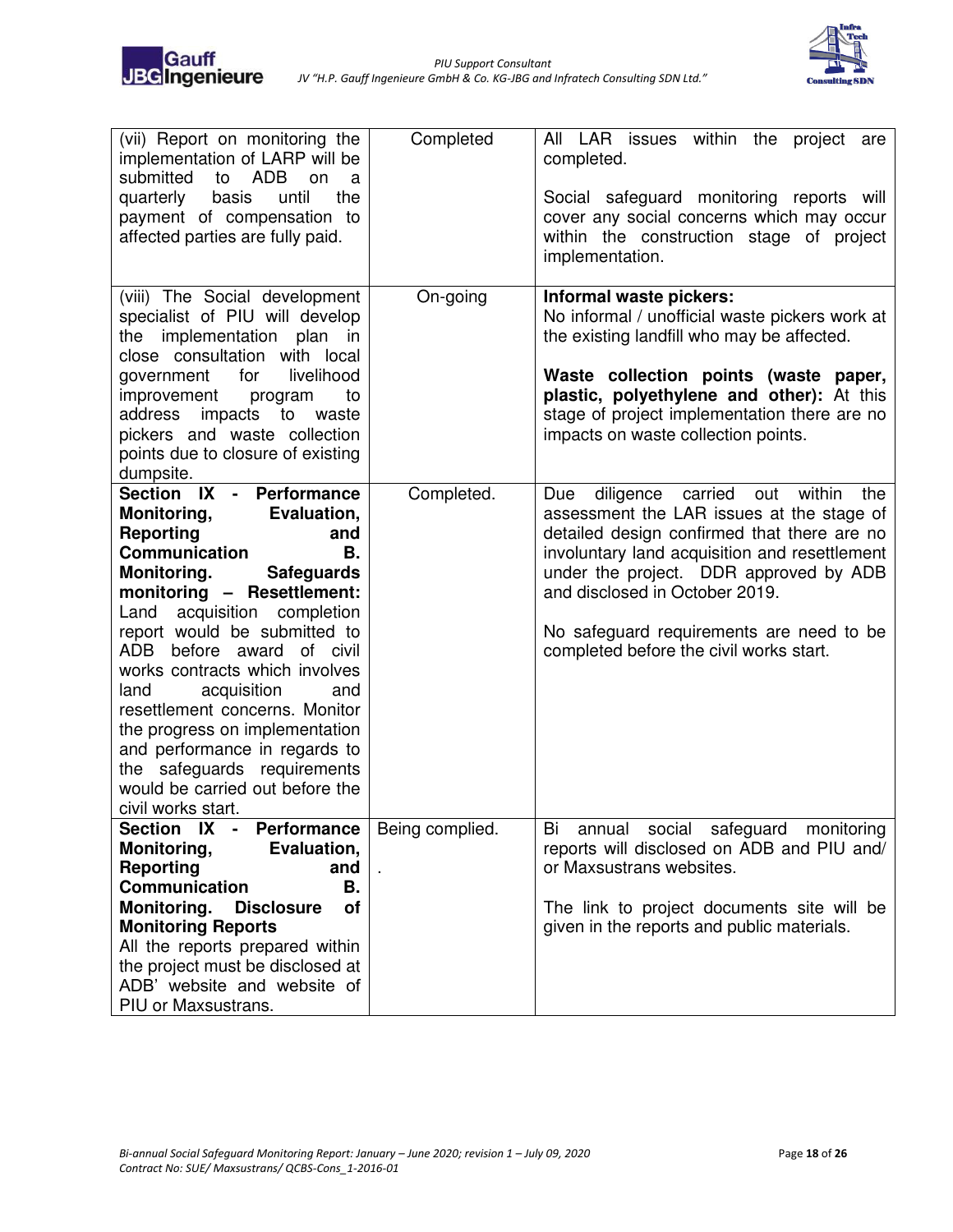



#### <span id="page-17-0"></span>**4.1.2 Compliance with Social Safeguard Covenants of Loan Agreement**

30. The status of Compliance with social Safeguard Covenants of Loan Agreement is presented in below:

| <b>Indicators</b>                                                                                                                                                                                                                                                                                                                                                                                                                                                                                                                                                                                                                                            | <b>Status</b>   | <b>Remarks</b>                                                                                                                                                                                                                                                                                                                                                                                                                                                                                                                                               |
|--------------------------------------------------------------------------------------------------------------------------------------------------------------------------------------------------------------------------------------------------------------------------------------------------------------------------------------------------------------------------------------------------------------------------------------------------------------------------------------------------------------------------------------------------------------------------------------------------------------------------------------------------------------|-----------------|--------------------------------------------------------------------------------------------------------------------------------------------------------------------------------------------------------------------------------------------------------------------------------------------------------------------------------------------------------------------------------------------------------------------------------------------------------------------------------------------------------------------------------------------------------------|
| <b>Resettlement:</b> The Borrower shall<br>ensure that all land and all rights-of-<br>way required for the project are<br>made available<br>the Works<br>to<br>in<br>accordance<br>with<br>contractor<br>schedule agreed under the related<br>contract<br>Work<br>and<br>all<br>land<br>resettlement<br>acquisition<br>and<br>activities<br>implemented<br>in<br>are<br>compliance with (a) all applicable<br>laws and regulation of the Borrower<br>relating to land acquisition and<br>involuntary resettlement, (b) the<br>Resettlement<br>involuntary<br>Safeguards; and (c) all measures                                                                | Complied        | IA ensures that all land and all rights<br>of rights-of-way required for the<br>project are made available.<br>The project has complied with the<br>ADB Safeguard Policy Statement<br>2009, Land Code of the Republic of<br>Uzbekistan, Resolution of Cabinet of<br>Ministers of RUz # 97 (29 May<br>2006), Resolution of Cabinet of<br>Ministers of RUz # 146 (25 May<br>2011) and other relevant laws and<br>guidelines<br>of the<br>Republic<br>0f<br>Uzbekistan on the safeguard issues<br>of land acquisition and involuntary                           |
| and requirements set forth in the<br>corrective<br>LARP,<br>and<br>οf<br>preventative action set forth in the<br>Safeguards<br>Monitoring<br>Social<br>Without<br>Reports.<br>limiting<br>the<br>of the<br>application<br>Involuntary<br>Resettlement Safeguards or the<br>LARP, the Borrower shall ensure<br>that no physical or economic<br>displacement takes in connection<br>with the Project until; compensation<br>and other entitlements have been<br>provided to affected people<br>in<br>accordance with<br>LARP; and<br>a<br>comprehensive<br>income<br>and<br>livelihood restoration program has<br>been established in accordance with<br>LARP. |                 | resettlement.<br>Civil works are not started yet.<br>Detailed design for the construction<br>site is approved in October 2019.<br>Due to the results of detailed design<br>the Due diligence of LAR impacts<br>was prepared. Assessment within<br>Due Diligence showed that project<br>does not require involuntary land<br>acquisition and resettlement. The<br>lands required for the project needs<br>(30 ha for construction new landfill<br>and 1.2 ha for access road <sup>3</sup> ) were<br>allocated from local reserve land<br>$fund4$ .<br>$N/A$ . |
| <b>Indigenous Peoples: The Borrower</b><br>shall ensure that the preparation,                                                                                                                                                                                                                                                                                                                                                                                                                                                                                                                                                                                | Not applicable. |                                                                                                                                                                                                                                                                                                                                                                                                                                                                                                                                                              |

<sup>&</sup>lt;sup>3</sup> The existing road for the operating landfill will connect to the planned access road to new landfill. The planned access road is designed to make the access to the new landfill more convenient for special transport (trucks).

<sup>4</sup> Decrees of hokimiyat on land allocation were given in previous Bi annual Social safeguard monitoring reports and Due diligence report, approved and disclosed in October 2019.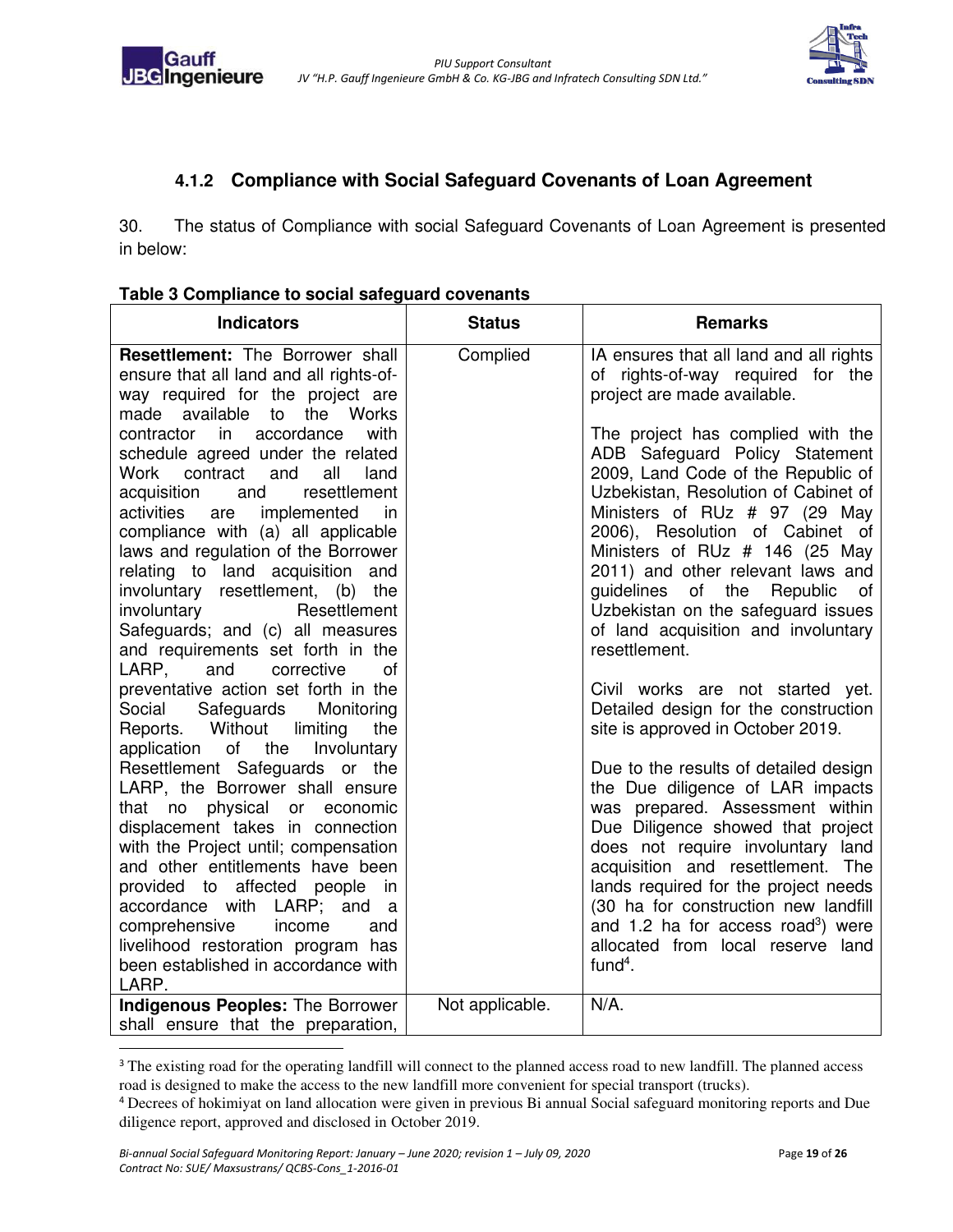

| design, construction, implementation<br>and operation of the Project and all<br>project facilities comply with (a) all<br>applicable laws and regulation of the<br>Borrower relating<br>to indigenous<br>people; (b) the Indigenous people<br>Safeguards; and (c) all measure and<br>requirements set forth in the IPP<br>(indigenous peoples plan), and any<br>corrective or preventative actions<br>forth<br>in<br>Safeguards<br>set<br>as<br>monitoring Report.                                                                                                                                                                                                                                                                                                                                               |          | There are no groups of people<br>maintain a separate cultural and<br>social identity from the mainstream<br>Uzbekistan<br>society<br>that<br>would<br>classify them as ethnic group, ethnic<br>minority or indigenous people as<br>described in ADB SPS, 2009.                                              |
|------------------------------------------------------------------------------------------------------------------------------------------------------------------------------------------------------------------------------------------------------------------------------------------------------------------------------------------------------------------------------------------------------------------------------------------------------------------------------------------------------------------------------------------------------------------------------------------------------------------------------------------------------------------------------------------------------------------------------------------------------------------------------------------------------------------|----------|-------------------------------------------------------------------------------------------------------------------------------------------------------------------------------------------------------------------------------------------------------------------------------------------------------------|
| Grievance Redress Mechanism:<br>Within 12 months after the Effective<br>Date, Borrower shall prepare a<br>redress<br>mechanism<br>grievance<br>acceptable to ADB and establish a<br>special committee to receive and<br>resolve complaints/grievance or act<br>upon reports from stakeholders on<br>funds<br>other<br>misuse<br>of<br>and<br>irregularities, Including grievance<br>due to resettlement. The special<br>committee shall (i) make public of<br>the existence of this grievance<br>redress mechanism, (ii) review and<br>address grievance of stakeholders<br>of the Project, in relation to either<br>Project, any of the service providers,<br>or any person responsible<br>for<br>carrying out any aspect of<br>the<br>project; and (iii) proactively<br>and<br>constructively responding them. | Complied | Grievance redress mechanism was<br>designed within the preparation of<br>LARP in 2012.<br>IA ensures monitoring of complaints<br>and addresses received within the<br>project.<br>During the monitoring period<br>of<br>January $-$ June 2020 there are no<br>registered<br>complaints<br>and<br>addresses. |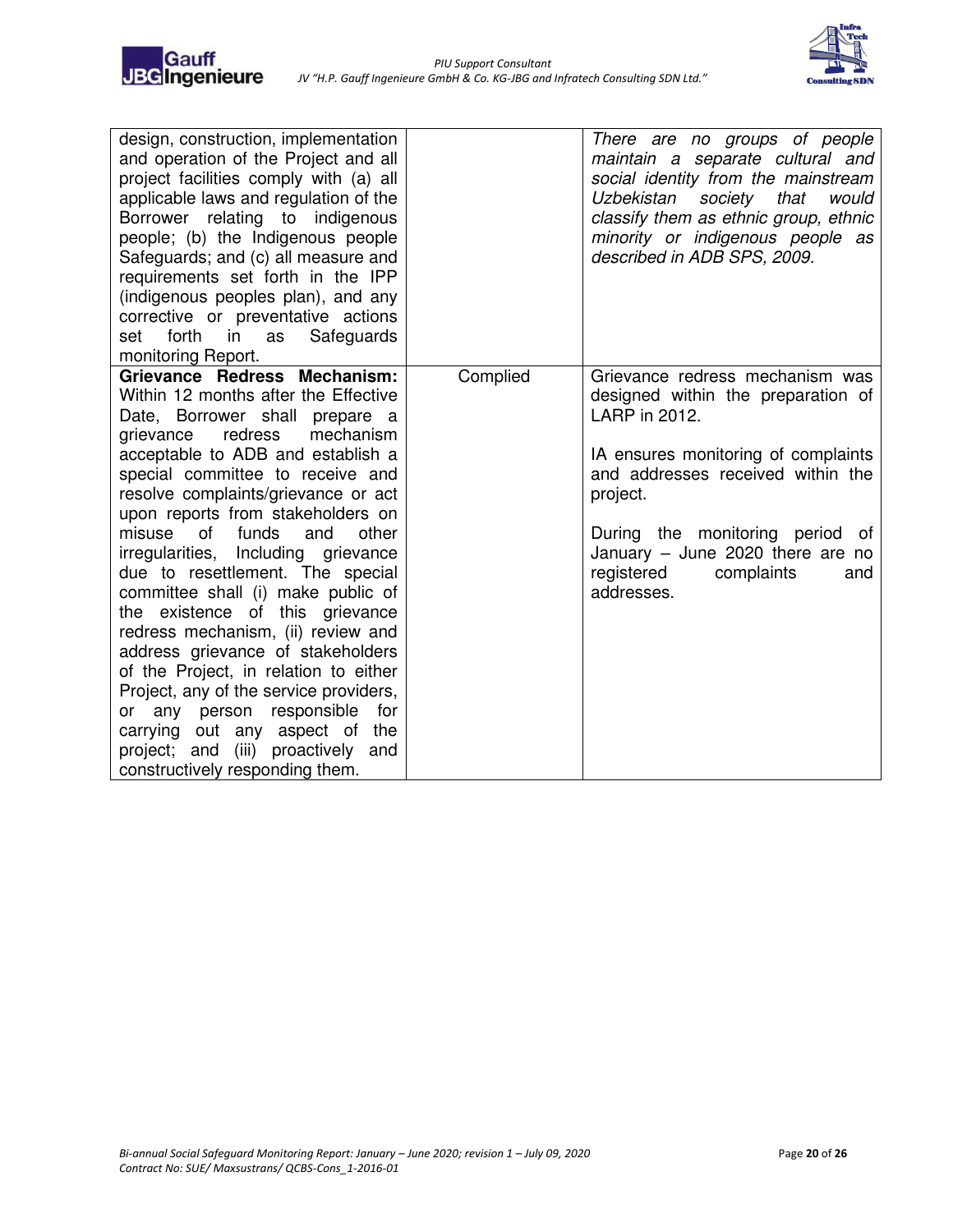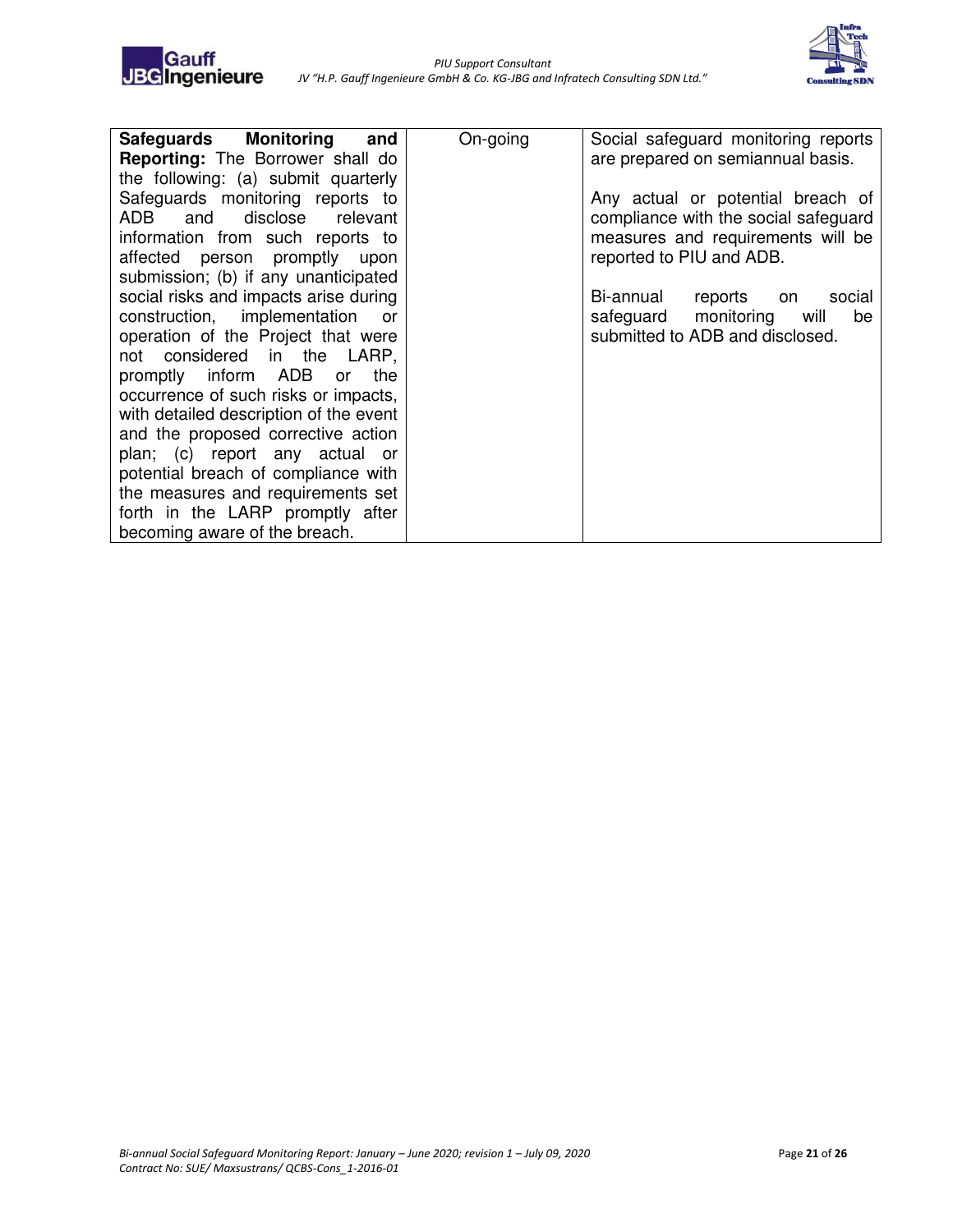

## **5. Redress Grievances**

<span id="page-20-0"></span>31. A project-specific grievance redress mechanism (GRM) is established by the EA to provide a transparent mechanism to voice and resolve environmental concerns linked to the project. According to the Decree of President of the Republic of Uzbekistan SUE Maxsustrans established (organized) "People's Reception Room" in its each district branch in Tashkent city, including one in SUE Maxsustrans building for PIU related queries. The EA ensures that grievances and complaints are addressed in a timely and satisfactory manner to avoid any potential delays in the establishment of the project. Figure below gives the details of the grievance redress mechanism.





\* PIU – responsible person for GRM is the director of PIU, Mr. Rustam Shukurov, tel: +99871 2477923

EA is SUE Maxsustrans. The responsible person for GRM is Mr. Shukhrat Inogamov, tel: +99871 2473599, email: [maxsustrans@inbox.ru](mailto:maxsustrans@inbox.ru) 

PCMU Consultant is social and resettlement specialist, Mrs. Maria Malinovskaya, tel: +99871 1508887, email: [malinovskaya@almarconsulting.org](mailto:malinovskaya@almarconsulting.org) 

32. The PIU has established Grievance Redress Committee (GRC). GRC provides any APs a venue to file complaints and queries on any environmental (or social) aspect related to the project. Grievances can be submitted in writing or orally to the contractor or directly to the PIU / EA contact person. These are properly documented (i.e. indicating the date it was received, details of the complaint and complainant/s) and screened by the designated PCMU safeguard consultant for its veracity and validity. The committee has 15 to 20 days to address and come up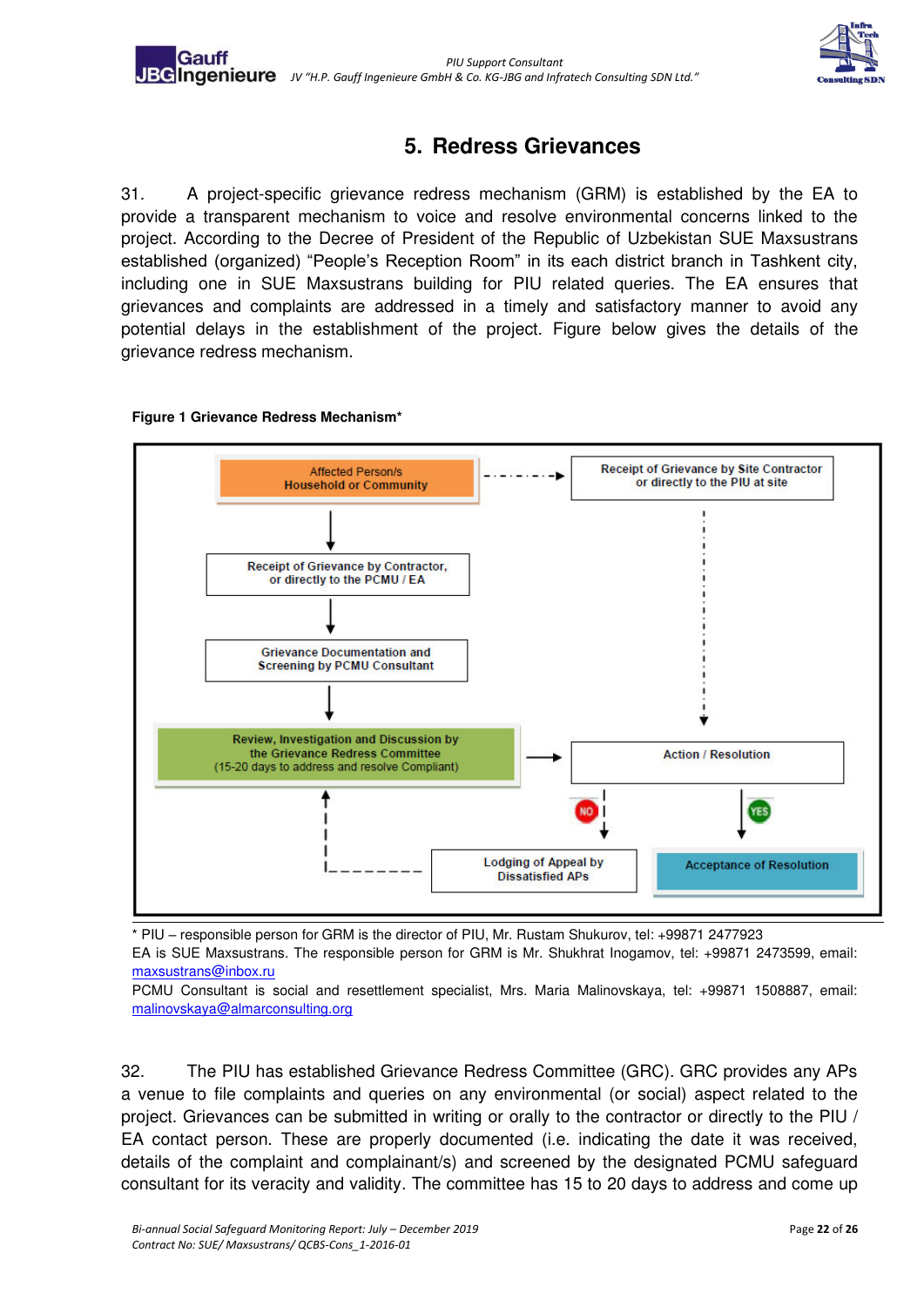

with a resolution. Under this GRM, unsatisfied grievances may be able to appeal for a final resolution. This mechanism also does not prevent any AP to approach regulatory agencies to assist and resolve complaints at any stage of the process. In occasions wherein grievances are perceived by the AP to be immediate and urgent; the contractor, EHS officer and PIU on-site supervisor will provide the most accessible and practical solution for a quick resolution of grievances. Such grievances and respective resolutions submitted to the PIU for proper documentation. The PIU contact person is responsible for recording the complaint, the step taken to address grievance, minute of the meetings and preparation of a report for each complaint. Records is kept by the PIU of all grievances received including contact details of AP, date the complaint waste received, nature of grievance, agreed remedial / corrective action and the date this was implemented, and the final outcome in Complaints Log Book kept at the PIU office.

33. The complaint handling process will be reported to ADB through bi-annual reports. The PIU safeguard consultant will periodically review and record the efficiency and effectiveness of the GRM highlighting the project's ability to prevent and address grievances.

34. In period of January – June 2020 Consultant contacted with the representatives of regional and district khokimiyat of the project area to obtain information on complaints. No complaints / addresses are received during current report preparation. Consultant will continue monitoring of complains under the project at further stage of project implementation to ensure the proper and timely address any complains under the project.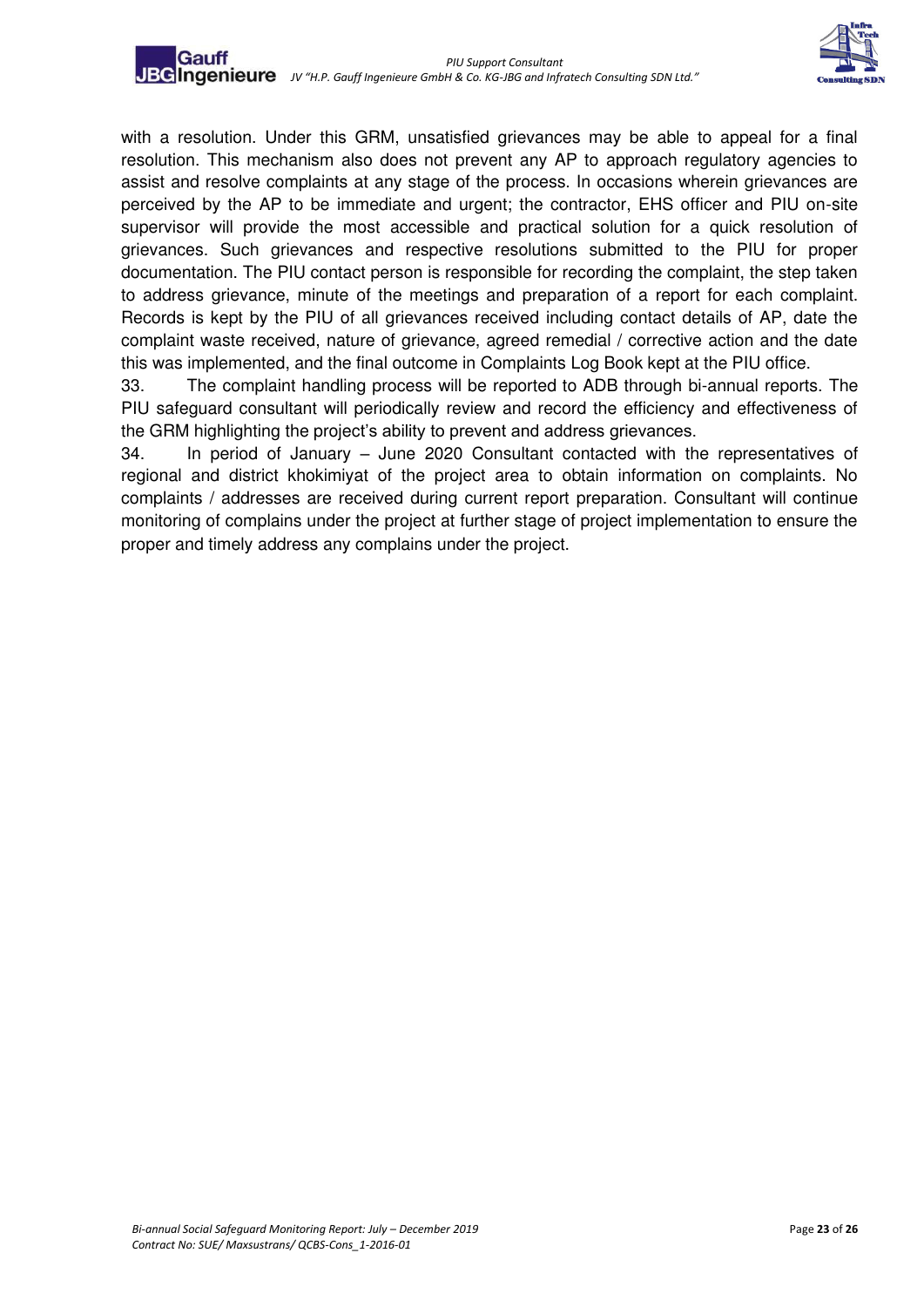

## **6. Public Awareness and Consultations**

<span id="page-22-0"></span>35. Within this monitoring period of January – June 2020 Consultant did not plan to conduct public consultations. Public consultations with project stakeholders and persons involved into the project implementation were held within Due Diligence in October 2019.

36. The public consultations with people living along the project corridor and stakeholders will be conducted at the construction stage to discuss the project progress and analyze any complaints within Grievance Redress Process.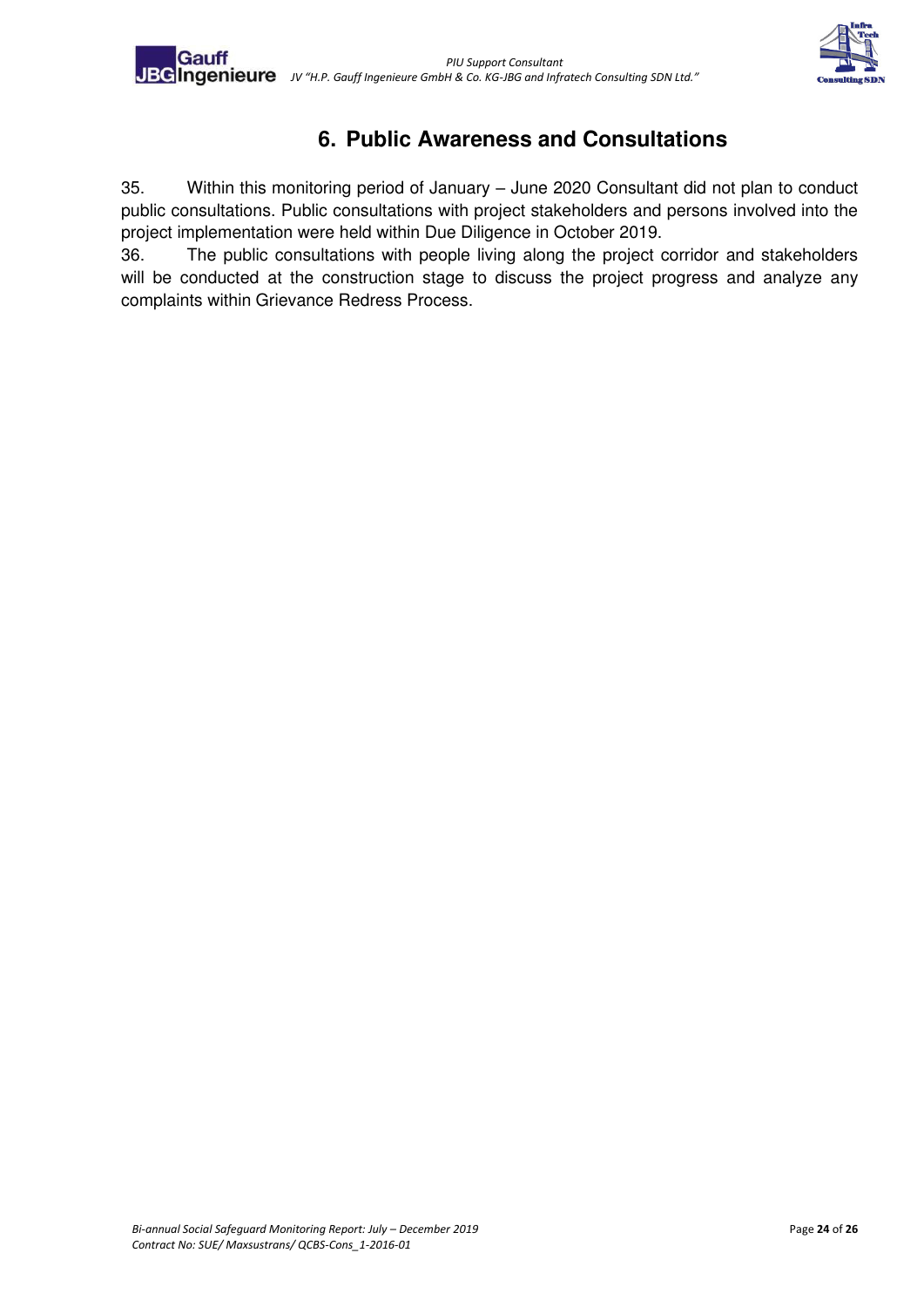

# **7. Conclusion**

<span id="page-23-0"></span>37. Consultant carried out Bi-annual monitoring for the period of January – June 2020. Implementation of project is complied with the social safeguards requirements of loan agreements and PAM. The project is at the stage of evaluation of civil contractor for the project. Due to the limitations resulted by the quarantine measures against COVID 19, there is no activity of tender commission on appraisal the documentation for civil works. The preliminary planned period for start of construction works is postponed to the second half of 2020.

38. Table below presents the implementing schedule of the project. The schedule is modified due to the limitations of COVID 19 measures. Consultant emphasizes that there are possible departures from the schedule caused by the restrictions or limitations as a part of the governmental quarantine measures adopted against COVID 19. These measures fall on local and international travelling, local activity of organizations, institutes and governmental bodies.

| <b>Step</b>    | <b>Action</b>                                                   | <b>Responsibility</b>                                                                                 | <b>Timing</b>                                                                      |
|----------------|-----------------------------------------------------------------|-------------------------------------------------------------------------------------------------------|------------------------------------------------------------------------------------|
| A)             | Detailed design of the project                                  | EA / IA, PIU, Maxsustrans,<br>Tashkent City Government,<br><b>Construction Supervision</b><br>Company | December 2018 October<br>2019                                                      |
| 1              | Topographic mapping and develop<br>general layout               | EA / IA, PIU, Maxsustrans,<br><b>Construction Supervision</b><br>Company                              | December 2018- February<br>2019                                                    |
| $\overline{2}$ | Detailed Engineering Design of<br>Dumpsite Closure              | EA / IA, PIU, Maxsustrans,<br><b>Construction Supervision</b><br>Company                              | February - April 2019                                                              |
| 3              | <b>Final Design Documents</b>                                   | EA / IA, PIU, Maxsustrans,<br><b>Construction Supervision</b><br>Company                              | August - October 2019                                                              |
| 4              | <b>Bidding procedure</b>                                        | EA / IA, PIU, Maxsustrans                                                                             | November-December 2019                                                             |
| B)             | <b>Civil Works</b>                                              | EA / IA, PIU, Maxsustrans,<br><b>Construction Supervision</b><br>Company                              | 18 months<br>Start of construction works<br>planned for the second half<br>of 2020 |
|                | Procurement and evaluation of the<br>contractor for civil works | EA / IA, PIU, Maxsustrans                                                                             | October 2019 - August 2020                                                         |
| C)             | <b>LARP (completed LAR issues)</b>                              |                                                                                                       |                                                                                    |
| 1.             | <b>Updating LARP</b>                                            | PIU                                                                                                   | Due Diligence report is<br>completed in October 2019                               |
| 2.             | <b>LARP</b> Implementation                                      | PIU                                                                                                   | Not applicable /<br>No project impacts                                             |